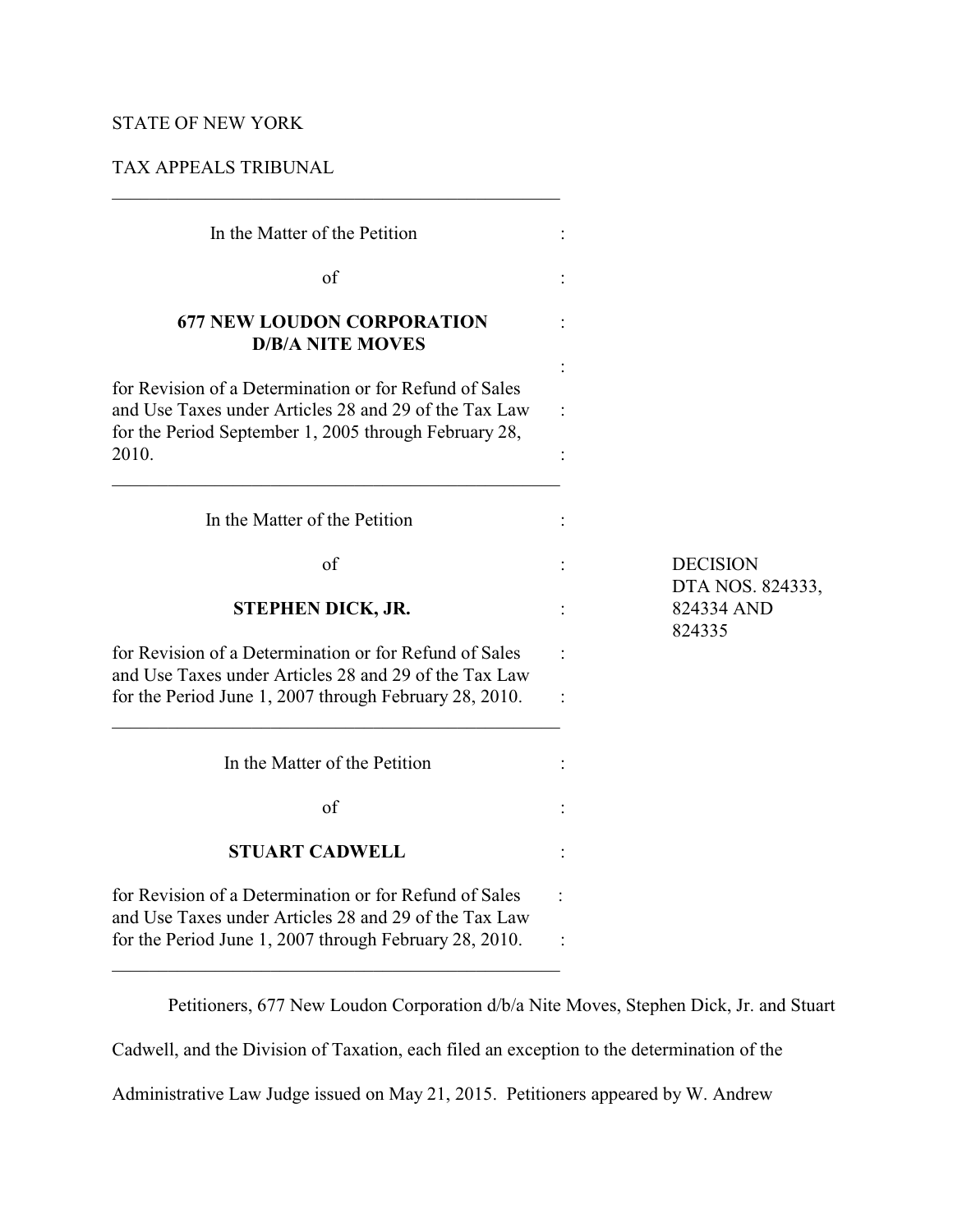McCullough, Esq. The Division of Taxation appeared by Amanda Hiller, Esq. (Osborne K. Jack, Esq., of counsel).

Petitioners and the Division of Taxation both filed briefs in support of their exceptions, in opposition to the other party's exception and in reply. Oral argument was heard on February 25, 2016, in Albany, New York, which date began the six-month period for the issuance of this decision.

 After reviewing the entire record in this matter, the Tax Appeals Tribunal renders the following decision.

### *ISSUE*

 Whether sales tax is due on admission charges and fees for private performances received by 677 New Loudon Corporation d/b/a Nite Moves.

### *FINDINGS OF FACT*

We find the facts as determined by the Administrative Law Judge except for findings of fact 1, 5, 9, 11 and 37, which have been modified to more fully and accurately reflect the record. The Administrative Law Judge's findings of fact and the modified findings of fact are set forth below.

1. Petitioner<sup>1</sup> 677 New Loudon Corporation  $d/b/a$  Nite Moves operates an establishment in Latham, New York, which features semi-nude and nude dancing by females, lap or table dances and private dances (Nite Moves). Nite Moves serves non-alcoholic beverages but not food.

 $<sup>1</sup>$  "Petitioner" refers to 677 New Loudon Corporation throughout. The liability of Mr. Dick and Mr.</sup> Cadwell is derived from that of 677 New Loudon Corporation and neither individual has disputed his liability therefor.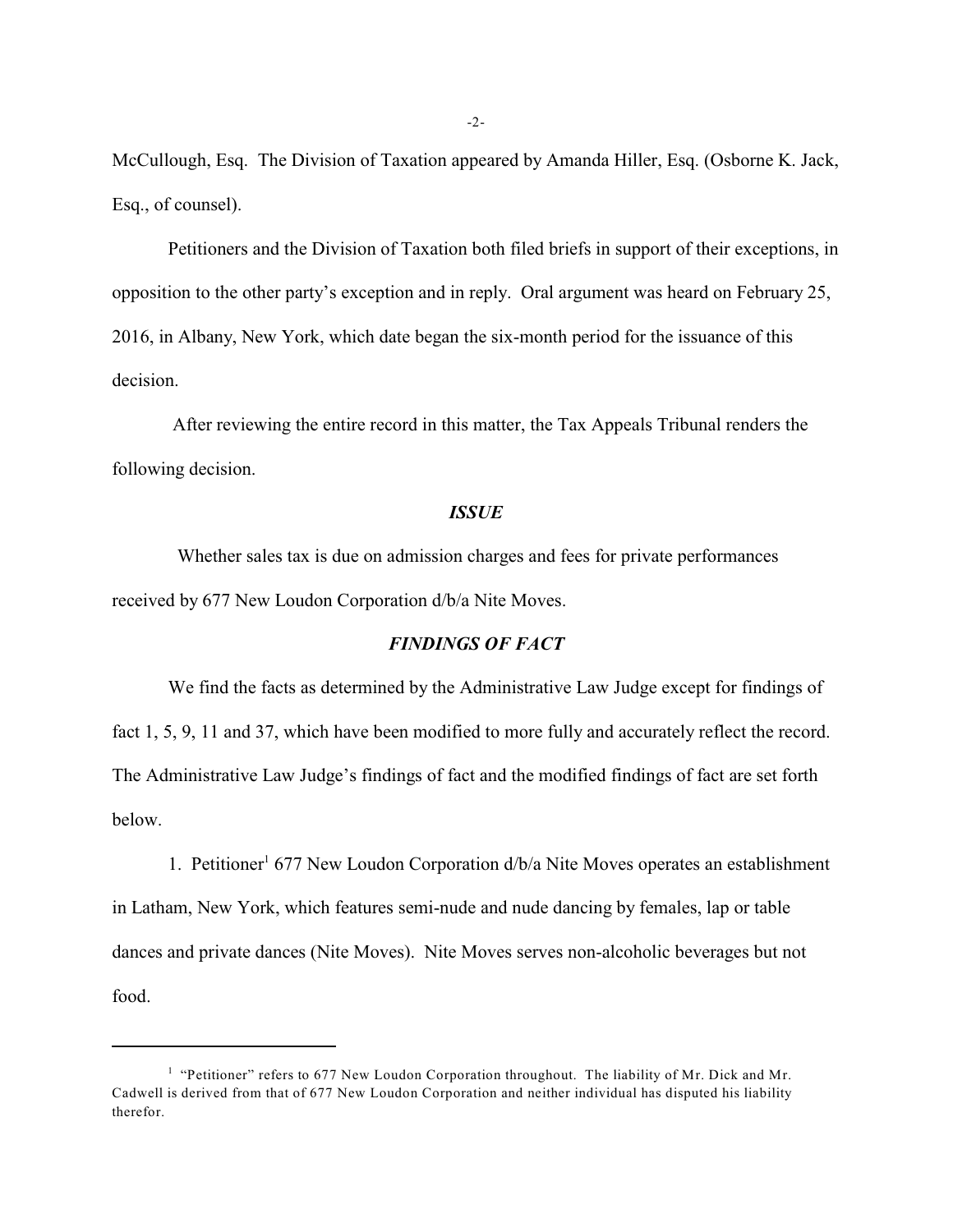2. Petitioner was selected for a follow-up audit by the Division of Taxation (Division) after a previous audit for the period December 1, 2002 through August 31, 2005. The results of that audit were challenged by petitioner, but the audit results were sustained by the Tax Appeals Tribunal (Tribunal) and also upon judicial review.

3. By letter, dated April 20, 2010, the Division confirmed an audit appointment with petitioner and requested that all records pertinent to sales and use taxes for the period September 1, 2005 through February 28, 2010 (audit period) be made available for inspection. Petitioner produced records for its sales, expense purchases and capital expenditures, which the Division deemed adequate to perform a detailed audit. The detailed audit that ensued produced additional tax in two areas.

4. The Division's audit found additional tax due on expense purchases of landscaping and interior cleaning services in the sum of \$9,023.35, which amount was accepted by petitioner and billed separately. No additional tax was determined to be due on capital purchases.

5. The majority of the sales tax determined to be due was sourced to admission charges, charges for private dances, beverage sales and miscellaneous other sales, the last of which were deemed miscategorized private dances. Beverage sales accounted for about 16.29% of gross sales. These additional sales, the only ones remaining in issue, totaled \$4,929,260.96, yielding additional tax due of \$394,340.88. In its audit, the Division never indicated that the charge for admissions included the beverage sales or contended that any of petitioner's records, which were deemed adequate for a detailed audit, supported such an inclusion.

-3-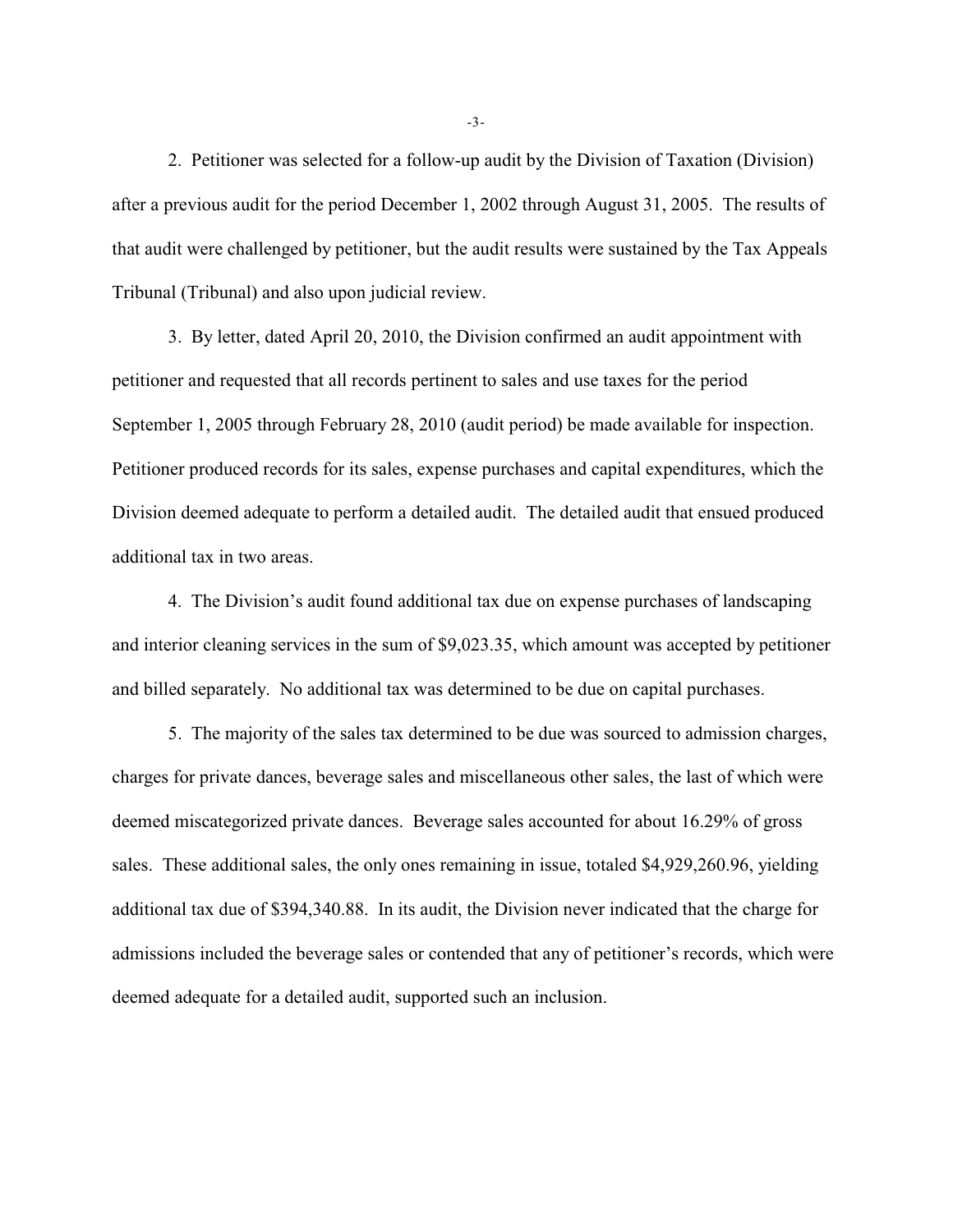Petitioner's profit and loss statement for the period September 2005 through February  $2009<sup>2</sup>$  reflected the following sales: couch dances,<sup>3</sup> \$3,025,151.96; cover charges,<sup>4</sup> \$955,989.00; register (beverage) sales, \$923,825.00; and other sales (mischaracterized couch dances), \$24,295.00. Total sales for the period were stated to be \$4,923,454.22.

Petitioner's profit and loss statement for the period March 2009 through February 2010 reflected the following sales: couch dances, \$865,780.00; cover charges, \$203,165.00; and register (beverage) sales, \$185,412.00. Total sales for the period were stated to be \$1,253,029.85.

The auditor accepted the amounts stated on the profit and loss statements for admission charges, drink receipts and private dances without any inquiry into internal controls on petitioner's accounting for the number of admissions. He reconciled the drink sales to the tax returns for the period ending February 28, 2010.

6. With regard to admissions and private dance charges, the Division relied on the Tribunal's decision arising out of the prior audit, which held that these charges were taxable under Tax Law  $\S$  1105 (d) (i); (f) (1) and (3), for admission to a place of amusement, admission to a roof garden or cabaret and admission charges that include beverages, respectively.

7. The Division issued to petitioner a notice of determination, dated August 30, 2010, which asserted additional sales tax due of \$394,340.88 plus interest for the audit period. Prior to the Bureau of Conciliation and Mediation Services (BCMS) conference, the Division discovered

-4-

 $2$  While the profit and loss statements entered into evidence bear dates of September 2005 through February 2010 and March 2009 through February 2010, it is apparent from the record that the profit and loss statement bearing the dates September 2005 through February 2010 actually reflected the period September 2005 through February 2009.

 $3$  Refers to private dance charges.

<sup>&</sup>lt;sup>4</sup> Refers to admission charges.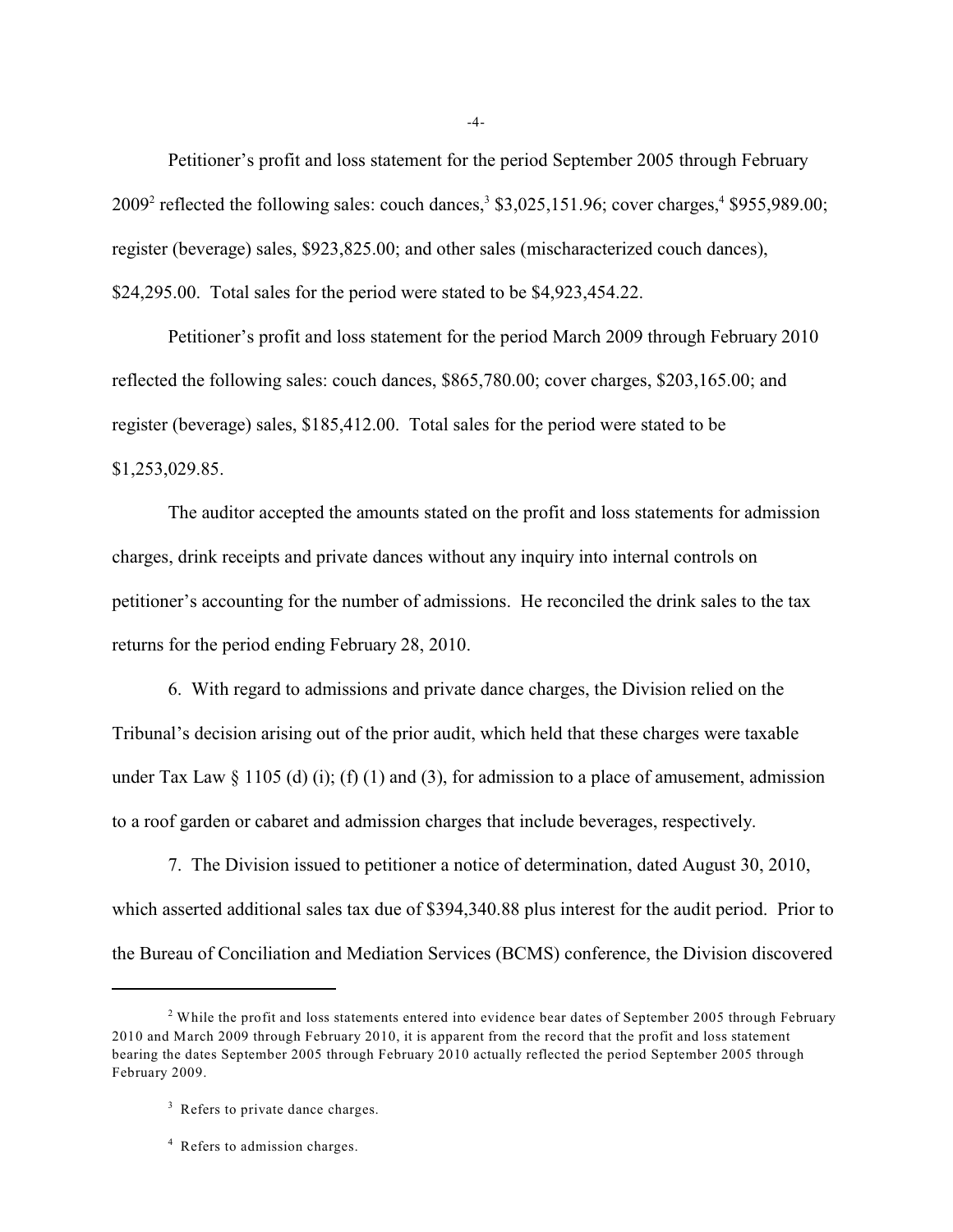that it had erroneously failed to account for taxes paid by petitioner with its returns and brought this to petitioner's and the conferee's attention. As a result, the BCMS order, dated February 11, 2011, recomputed the tax to reflect the tax paid, resulting in additional tax due of \$323,155.57, but sustaining the notice in all other respects. $5$ 

8. The two individuals determined by the Division to be responsible for the collection and payment of sales taxes on behalf of petitioner, Stephen Dick, Jr. and Stuart Cadwell, were also issued notices of determination, dated August 12, 2010, each for the shorter period June 1, 2007 through February 28, 2010, asserting additional sales tax due of \$249,635.53 plus interest. Following the adjustment made for taxes paid by petitioner, the BCMS orders sustained the notices issued to Mr. Dick and Mr. Cadwell and recalculated the tax due, yielding additional tax due of \$206,942.64 plus interest.

9. Generally, Nite Moves was open seven days a week during the audit period. Prior to 5:00 P.M., the admission charge was \$4.00 and thereafter, \$11.00. This charge did not include beverages, which were sold separately. The drinks were almost all \$3.00 each and usually sold two-at-a-time for \$6.00. A caffeine drink was sold for \$5.00 due to its higher cost.

Stephen Dick has been involved with petitioner since 1997 when he started as a bartender at Nite Moves. He then went on to become a DJ, a manager, a general manager and a minority partner. At the time of the hearing, Mr. Dick was a minority shareholder and the chief financial officer of petitioner.

Mr. Dick explained that the drinks served were for the comfort and convenience of patrons, who preferred to have beverages on hand. He recounted how Nite Moves has not

-5-

 $<sup>5</sup>$  After the BCMS conference, the Division discovered overpayments due to petitioner's reporting of gross</sup> sales figures before backing out tax. A credit of \$2,531.08 was determined and petitioner was informed by letter, dated January 5, 2011, that it was eligible to claim the credits on a subsequent return.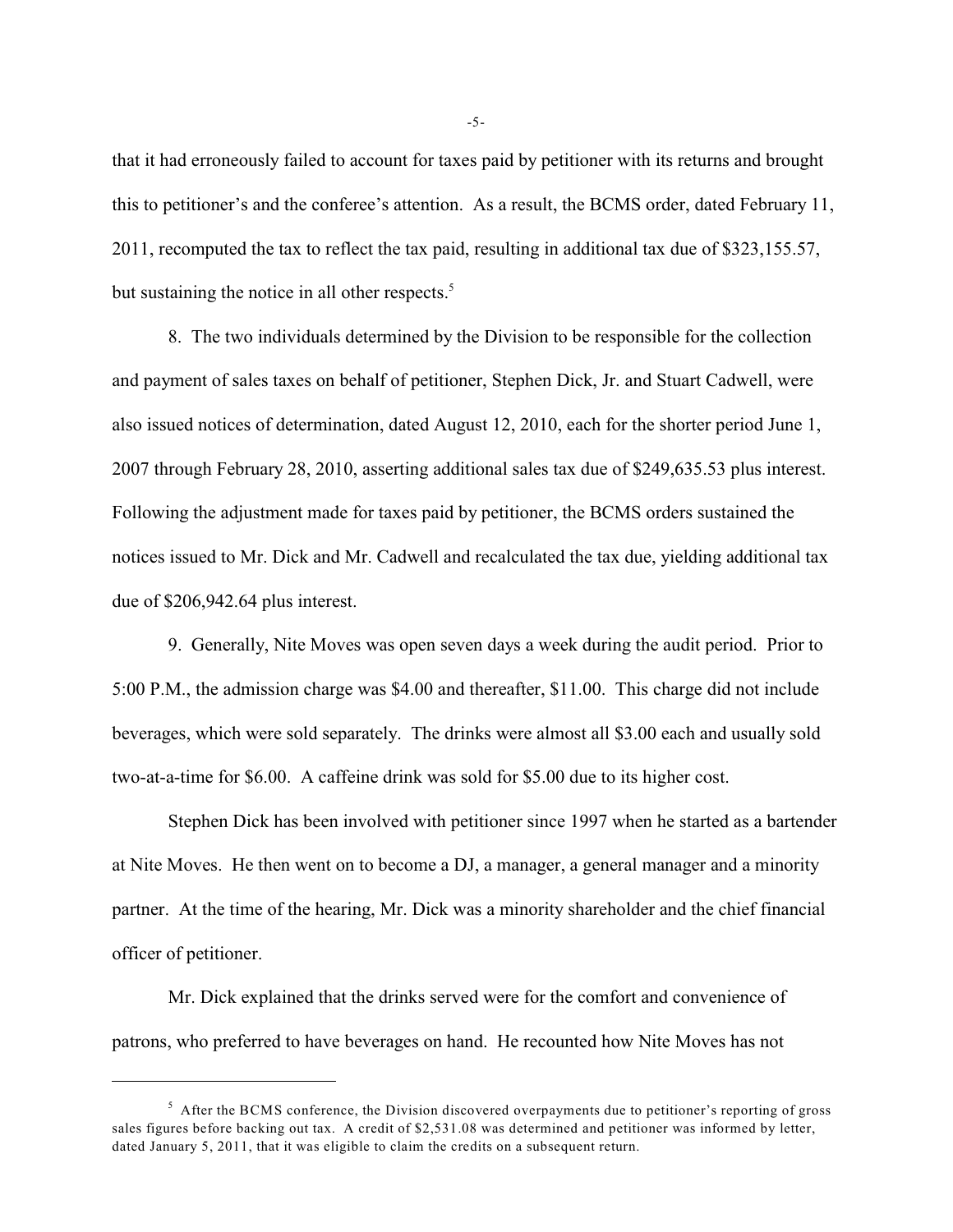changed its drink prices since 1997. However, the expense of providing this comfort for patrons comes at a price. He must have bartenders, compressors, coolers, ice makers and incurs the cost of the products themselves. The drinks yielded very little net revenue for petitioner. In contrast, door admissions have no associated costs and the net revenue is far more profitable. Since each profit center shares an equal percentage of the general overhead, the revenue from admissions is far greater than that for beverages.

10. The auditor's supervisor, Donald Haher, stated in a letter to Steven Dick, dated January 6, 2010, that he visited Nite Moves on January 5, 2010 at 1:00 P.M. and paid \$10.00 to the bartender. There was no one at the door and he was approached by a bartender for his admission fee and also paid for two drinks. He took one drink immediately and got a coupon for a second. It is not clear from his testimony whether he knew that admission prior to 5:00 P.M. was \$4.00 or that the two drinks cost \$6.00. Mr. Haher also did not comment on the availability of additional drinks (beyond the two he paid for) or their cost. Mr. Haher stated that he had patronized Nite Moves 10 to 15 times over the course of 15 or 20 years. He was not sure if his recollections pertained to the audit period herein or one of his earlier visits. Mr. Dick stated that during his involvement with Nite Moves, it has never included drinks with admission.

11. Nite Moves has one stage in a lounge area, six rooms designated for couch dances, each about 5 feet by 6 feet with oversized chairs, a dressing room for employees and lavatories. The lounge area occupied the largest area of Nite Moves, approximately 28 feet by 34 feet, with the stage having dimensions of approximately 9 feet by 11 feet. The stage was surrounded by chairs and tables. Photographs of the lounge area showed dinner-theater style table lamps, ceiling mounted spot lighting and a service bar. It was the custom of Nite Moves to always have music playing and a performer on stage regardless of the number of customers.

-6-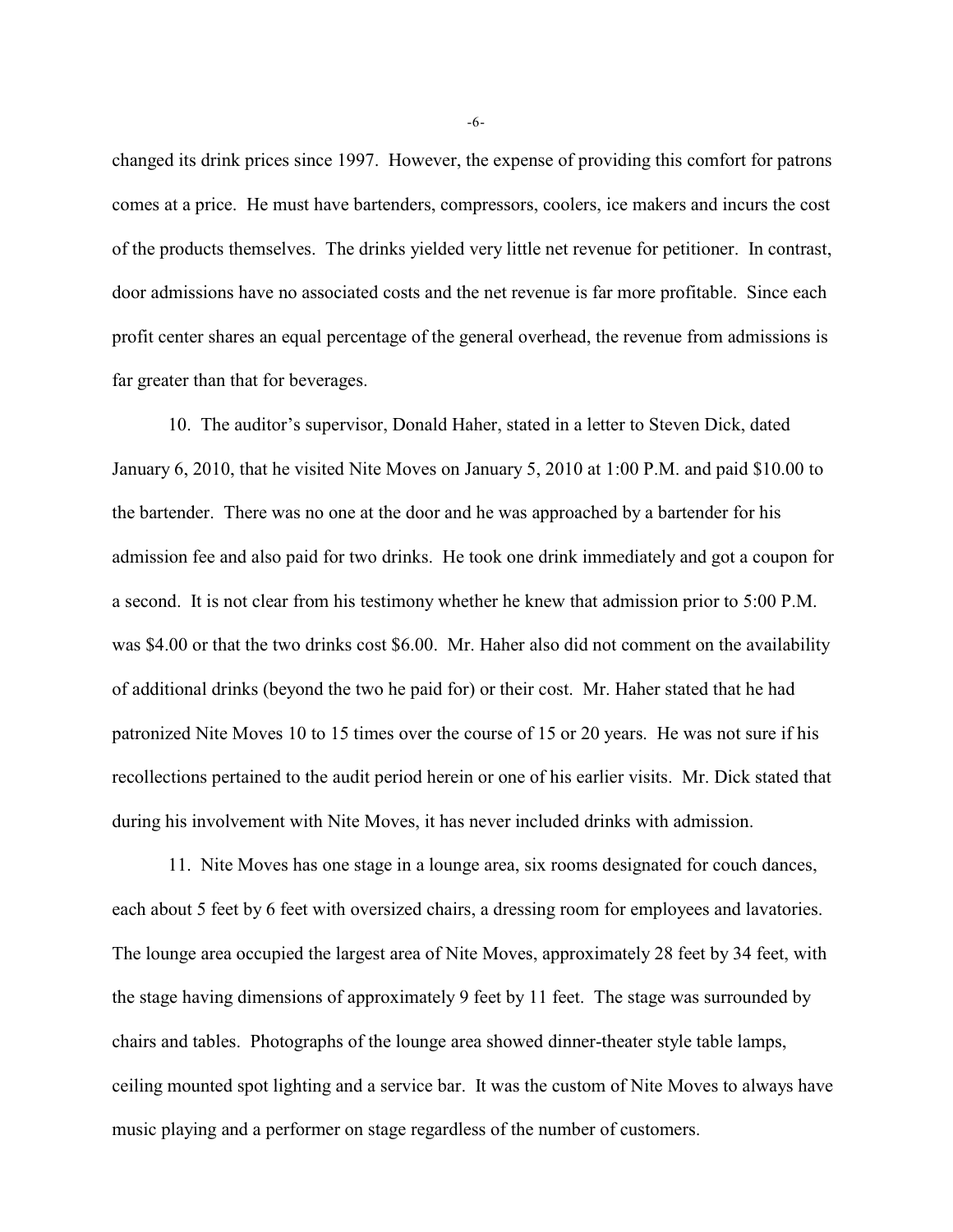The stage is illuminated by spotlights and, as stated, there is a dressing room for the dancers, who, at times, wear an array of different costumes. There is a professional sound system. There are tables and chairs oriented towards the stage to focus audience attention on the performances. There is also a small service bar that has no seating. The restrooms and private rooms are removed from the lounge area. The doorways to the private rooms, instead of having doors, had sheer curtains. The sheer curtains allowed for some privacy while at the same time allowing management to make sure that there was no inappropriate behavior taking place in the private rooms.

12. As of February 2009, the performers became employees of petitioner. During the portion of the audit period following that, the performers' compensation was based on a commissioned sales agreement, which provided that all entertainers would earn commissions from private dances, with the safety net of a minimum wage if their commissions did not outperform the current minimum wage. In addition, performers earned tips from lap dances, which were performed for customers in the public lounge area. Depending on the customer traffic, performers go through the lounge area soliciting lap dances for tips.<sup>6</sup> The commissioned sales agreement revealed generally the split of private dance charges with management. The total charge for each dance fee was claimed by petitioner in its calculation of total sales.

13. The charges for private dances varied depending on the duration, chosen by the customer, whether the performer was topless or fully nude and any discounts offered by the club. The duration was driven by three minute songs. A customer could choose three, six or twelve minutes (one, two or four songs) for which he would prepay and receive coins. The coins were

-7-

 $6$  During the audit period, the tips received by the performers for lap dances were not shared with the club and are not in issue herein.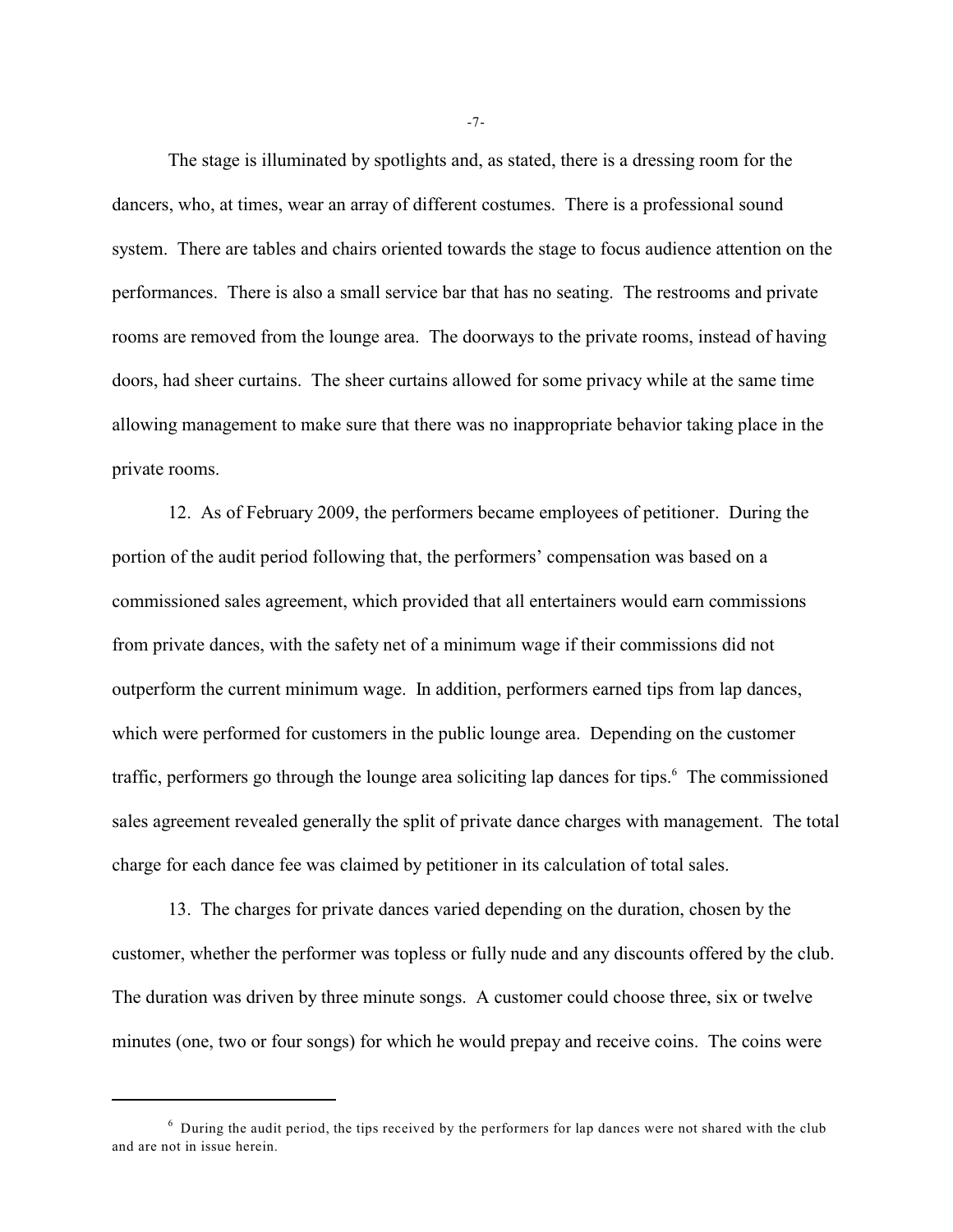then redeemed for the private dances. Upon entry into the private dance rooms, which were approximately 5 feet by 6 feet, the performer would push a button that would time her performance for the customer.

14. The record reflects various prices for the private dances, which yielded various commissions for the performers after a minimum of the equivalent of \$25.00 during the day or \$30.00 at night was reached. Generally, the price of a topless private dance lasting one song was \$20.00, and \$30.00 for a nude dance. For four songs, the topless charge was \$55.00 and \$75.00 for nude.

15. Mr. Dick stated that the ultimate goal at Nite Moves was and is to entice customers to purchase private dances, saying, "[i]deally, . . . I would like every customer to spend as much money as possible." This goal was repeated by one of the dancers, Taylor, who stated that her goal was to create a fantasy for customers during her stage dance so that they would buy a lap dance or private dance, because her best opportunity to make the most money resided in the latter.

16. Petitioner offered several expert reports in support of its petition. One was authored by Judith Lynne Hanna, PhD, a cultural anthropologist retained by petitioner to express an opinion in this matter based upon her expertise as an anthropologist, dance scholar and dance critic. Dr. Hanna offered her expert testimony in *Matter of 677 New Loudon Corp. v State of N.Y. Tax Appeals Trib.*, 19 NY2d 1058 (2012), *rearg denied* 20 NY3d 1024 (2013), *cert denied* 134 SCt 422 (2013), *affg* 85 AD3d 1341 (2011), *confirming Matter of 677 New Loudon Corp. d/b/a Nite Moves* (Tax Appeals Tribunal, April 14, 2010) (*677 New Loudon Corporation*).

Dr. Hanna has a doctoral degree in anthropology from Columbia University, specializing in nonverbal communication and the arts and society. She has training in many forms of dance,

-8-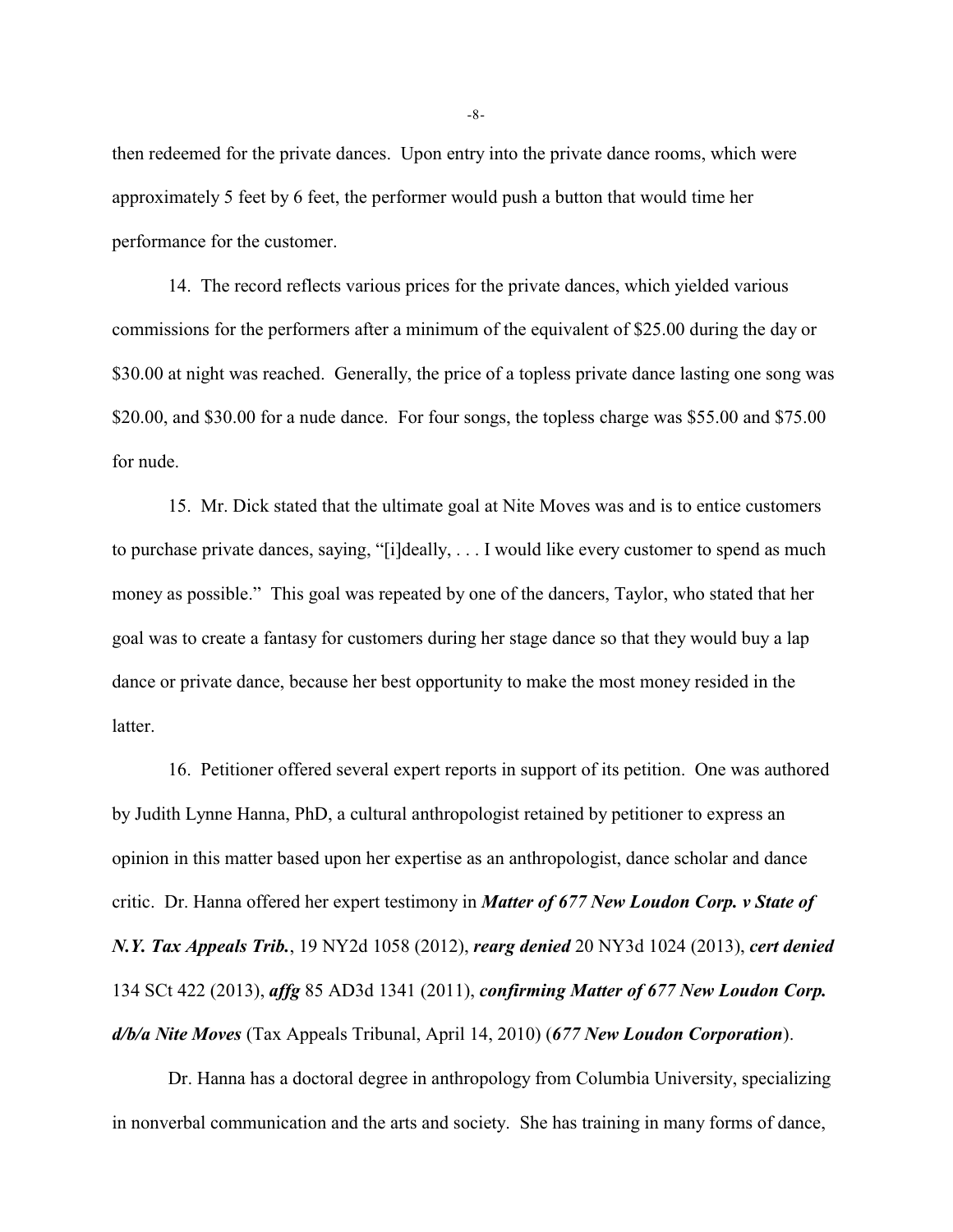has taught dance and has danced herself for over 50 years. Her training included ballet, modern, jazz, hip-hop, flamenco, belly, swing, folk and ethnic. She has been a dance critic for dance magazines, a judge in dance competitions, received many awards for her research on dance and written seven books and more than 150 articles on dance.

Dr. Hanna opined that dance is the purposeful, intentionally rhythmical and culturally influenced choreographed sequences of nonverbal body movements. She said that choreographers can engage in a broad range of practices that draw upon the aesthetic principles of, among others, unity, variety, repetition, contrast, transition between movements and balance.

17. Dr. Hanna prepared her report in this matter by reviewing her research findings used in *677 New Loudon Corporation* and her research findings in *Matter of Greystoke Indus. LLC d/b/a Paradise Found* (Tax Appeals Tribunal, May 19, 2011). For this proceeding, she also viewed the videos of three dancers on the stage at Nite Moves and two private dances, all of which were submitted into evidence. She did not observe any of the 2014 dancers in person at petitioner's premises and did not interview any of the Nite Moves dancers about their backgrounds and training in preparing her 2014 report.

18. Dr. Hanna stated that exotic dance meets the criteria of dance, which she believes to be purposeful, intentionally rhythmical and culturally influenced choreographed sequences of nonverbal body movements; motion with aesthetic value and symbolic potential; uses the human body as the instrument of dance; symbolically represents content or form; and requires an underlying faculty for conceptualization, creativity and memory.

19. Dr. Hanna stated that the purpose of exotic dance is to express eroticism, beauty of the body, health and fantasy. She said the dance uses the aesthetic to elicit fantasy and emotion, where movement through time and space is used to communicate fantasy, often incorporating

-9-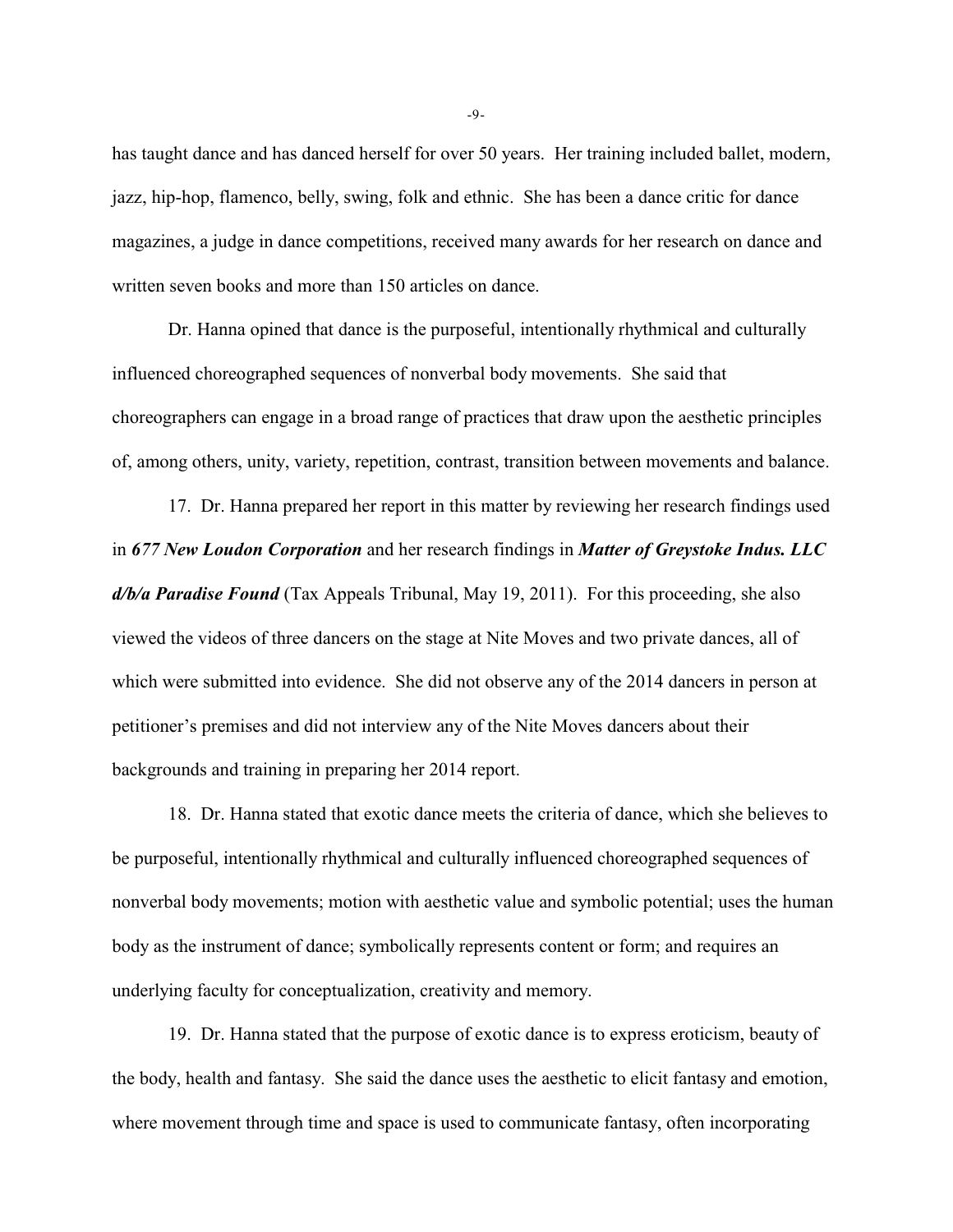jazz-like, improvisatory movements in its choreography, i.e., the composition and arrangement of dances.

20. Based on her education, professional expertise, the prior matters referenced above and the videos she was provided herein, Dr. Hanna concluded that the shows at Nite Moves during the audit period were live, dramatic, musical choreographed performances in a theater, presenting shows composed entirely of dance routines.

21. Petitioner presented a second expert report of Katherine Liepe-Levinson, PhD, a highly skilled dancer who trained in ballet. Dr. Liepe-Levenson has choreographed for modern dance companies and a dance studio she founded. Her doctorate was earned in theater, and she has done research on exotic dance that focused on how clubs function as cultural and theatrical environments. Aside from her background in theater (MA and PhD in theater), Dr. Liepe-Levinson has experience in staging (Colgate University, assistant professor of theater), acting and dance, in addition to her observations of hundreds of exotic dance routines, including those at Nite Moves. She has also taught dance and choreography in a multitude of venues.

Dr. Liepe-Levinson based her opinion on the videos of performances at Nite Moves and written statements of a Nite Moves dancer, Mickey, and Stephen Dick, Jr. These sources were supplemented by her experience in viewing exotic dances at 70 venues in North America and hundreds of videos on exotic dance performances.

22. Dr. Liepe-Levinson concluded that Nite Moves was a theater because it had a marquee with the name of the establishment; charged admission to the performance space; had a designated stage with lighting and props; few distractions for patrons; and a house protocol that encouraged the audience to focus on the performers. She believed that the exotic dances performed at Nite Moves were choreographed arrangements of steps or moves that included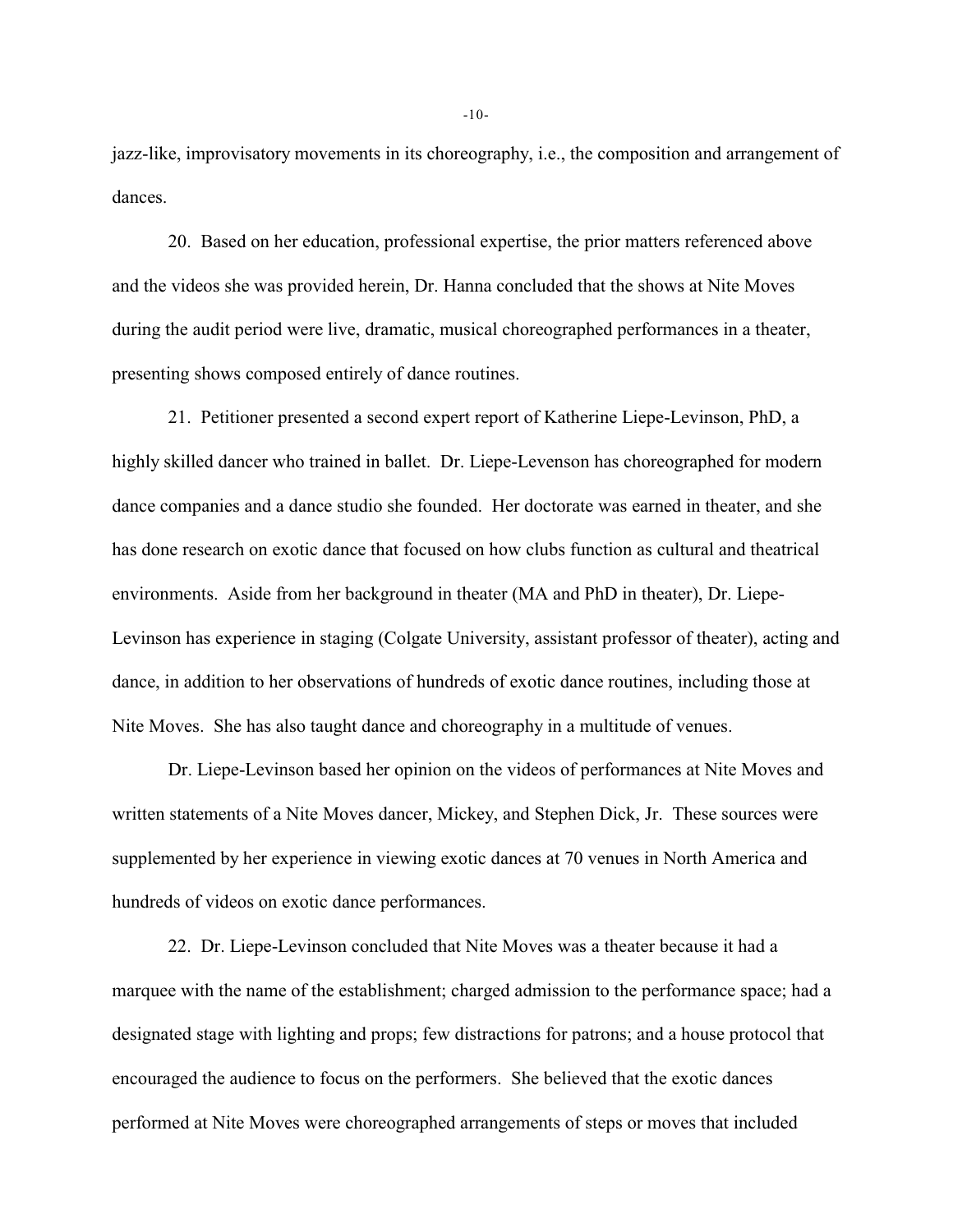repetition and a clear beginning and end point, set to music. Routines utilized costumes and moves associated with the exotic dance genre as well as other genres; improvisation within set structures; and props like chairs and poles, used to focus and limit movement. Dr. Liepe-Levinson noted how the larger dance community commonly incorporates elements of exotic dance into its productions, highlighting the artistic merit of the genre. She does not believe that the sexual "turn on" aspect of the dance renders its choreography moot.

23. Petitioner also offered a video of, and report prepared by, Sabrina Madsen, an accomplished gymnast, who has also coached the sport on recreational and competitive levels. Ms. Madsen is a certified personal trainer, a body builder and holds a master of science degree in sports medicine. She practices and teaches pole dancing, and has a successful record in competitions including 2014 Pole Dance America's National Pole Championships and 2012 Miss Georgia Pole professional champion.

24. Ms. Madsen opined that her experience with pole dancing competitions taught her that the sport has components of pole tricks and dance, both of which are part of the judging criteria. Ms. Madsen was shown the various stage videos from Nite Moves and the music video of Alize, a Nite Moves dancer. She described the pole moves and dance steps in great detail for each and concluded that both gymnastics and pole dancing have components of acrobatics, skills and dance choreography.

25. Petitioner presented the testimony of Lorraine McTague, owner of Lorraine Michaels Dance Center in Albany, New York. Ms. McTague has studied dance at the University at Albany in elective programs in ballet, modern dance, jazz and choreography. She has studied latin, ballroom and swing in New York City and has traveled worldwide to study various international styles.

-11-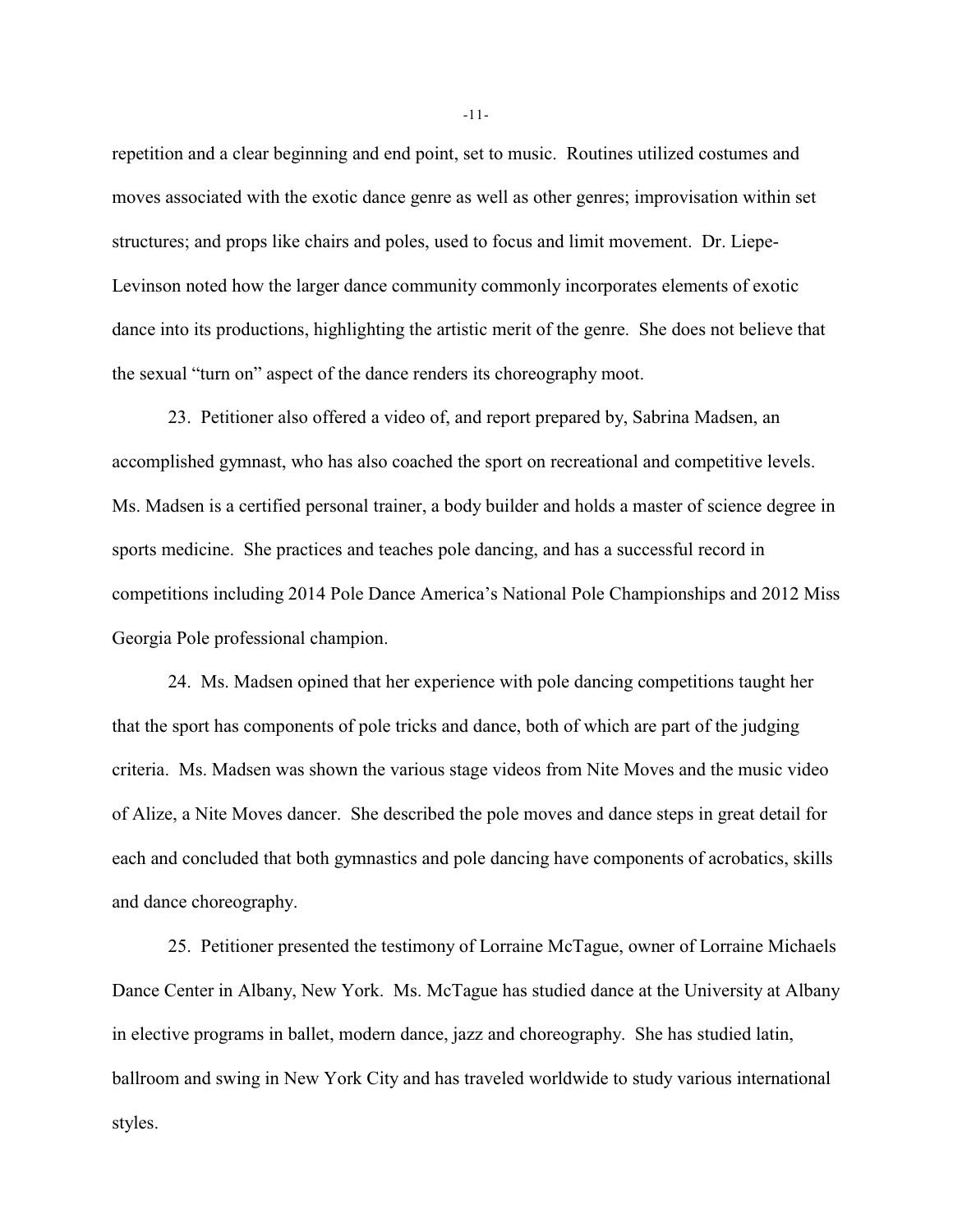Ms. McTague has owned the dance center at the same location for 31 years and has taught dance for over 33 years. She teaches ballroom, latin, swing, tango, hip hop, ballet, tap, country and freestyle. In addition, belly, exotic and pole dancing instruction have been included in the dance center's course offerings for over 15 years. The first teacher she hired to teach exotic dance was a dancer at Nite Moves. She said that the demand for pole and exotic dance instruction has risen dramatically, to the point where she now has multiple classes and teaching rooms with poles.

26. At petitioner's request, Ms. McTague visited Nite Moves, observed several performances, spoke with dancers and determined that the performances she witnessed were choreographed dances. Her definition of choreography was stated as the arrangement of the movements of dance. Although she observed different levels of proficiency, based on her background, knowledge and skills, she concluded that all the dancers used choreographed dance pieces. Ms. McTague noted that choreography was fluid in the sense that the dancers at Nite Moves were trying to establish a relationship with the audience. She noted that, although many pieces are created months in advance of a performance, it would be feasible for a piece to be choreographed in far less time. What she witnessed had an entrance, a middle and an exit, with a distinct arrangement to music that was not "very, very basic."

27. Although the logistics of her observation were not disclosed, Ms. McTague watched one private dance and conversed with the dancer afterwards. She recounted that the dancer conceded that the smaller space, music from the main stage DJ and the rules of conduct applicable in the private rooms hindered her movement, but that the dancer maintained that she choreographed the private dances. She noted that the dance she witnessed was very different from the private dance recalled by the auditor's supervisor. She did not mention any touching,

-12-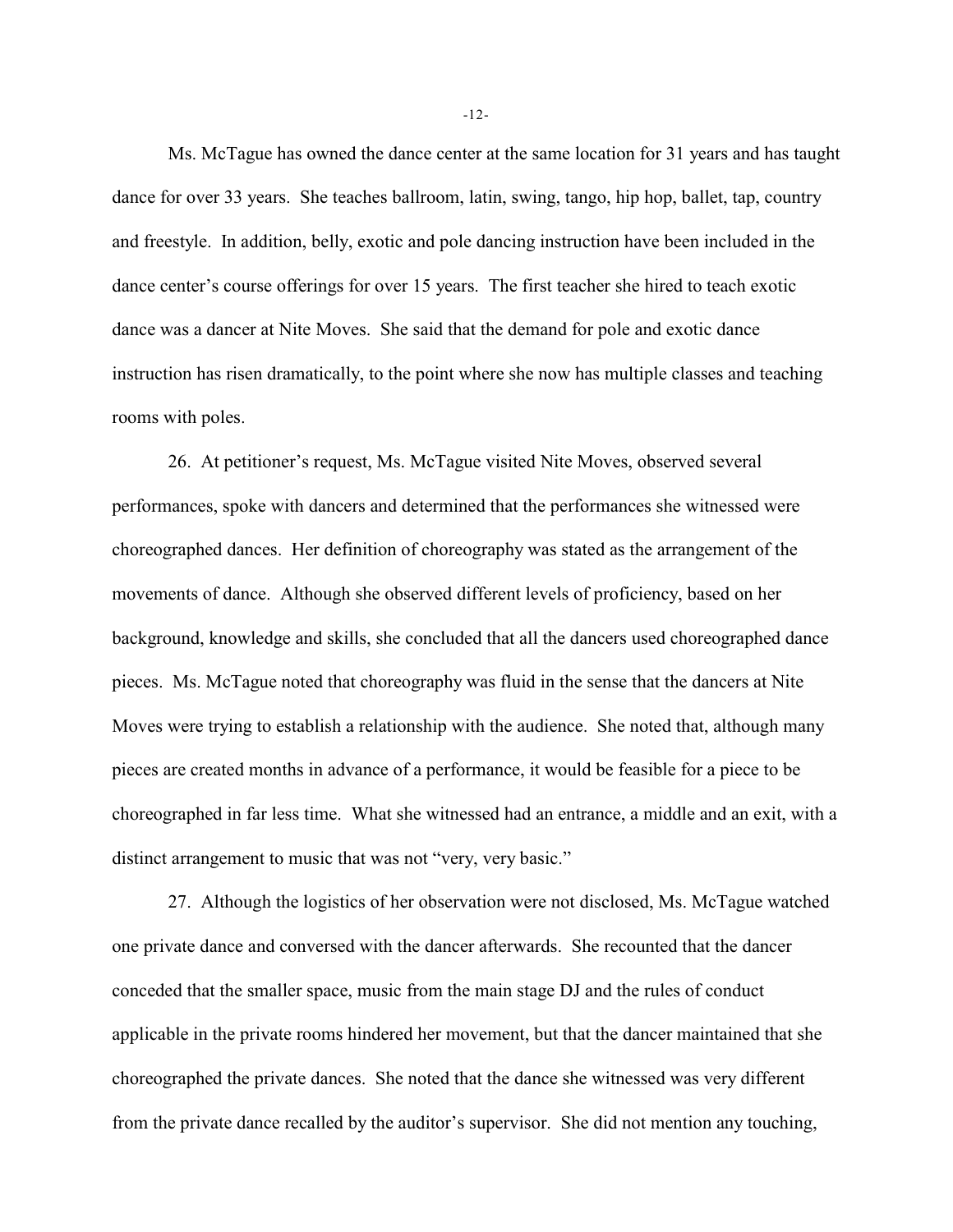grinding or the use of a cloth to cover the patron. Her description of the private dance focused on the small space and the dancer only being able to "kind of move around the couch and move around the customer," and "it was kind of the same thing [as the stage dance]."

28. Steve Barnes, an award winning entertainment critic from the Albany Times Union newspaper with 25 years of specialization in arts and cultural reporting, prepared an account of a visit he made to Nite Moves on November 9, 2012 in conjunction with a televised story on "The Colbert Report" on Comedy Central Cable Television Network, which was produced to highlight the dispute between petitioner and the Division during the judicial proceedings pertaining to the prior audit period.

29. Mr. Barnes observed the stage show and then paid for a lap dance. After his observations, Mr. Barnes concluded that "there's no question that the dancing at Nite Moves is art, which is most broadly defined as anything created with aesthetic intent." He noted that the performances entailed rehearsals, costumes, music, an audience and a plot. He believed that the Nite Moves' performers, like actors and actresses, are paid, in part, for their faces and physiques, exploit and merchandise their looks and emotions while playing out private acts in public. Mr. Barnes believes that it is equally valid and desirable for art to evoke grief, happiness and laughter as it is for art to arouse lust. While he believes that the art performed at Nite Moves is "terrible art," he notes that one does not take away the status of art just because it is of low quality, concluding that "bad art is still art, . . . no matter how uncomfortable it makes us or how the majority views it."

30. Two dancers from Nite Moves, representative of the approximately 30 dancers employed by the club, confirmed that they choreographed their dance routines for the main stage, lap dances and private dances. Depending on the number of performers on duty, each performer

-13-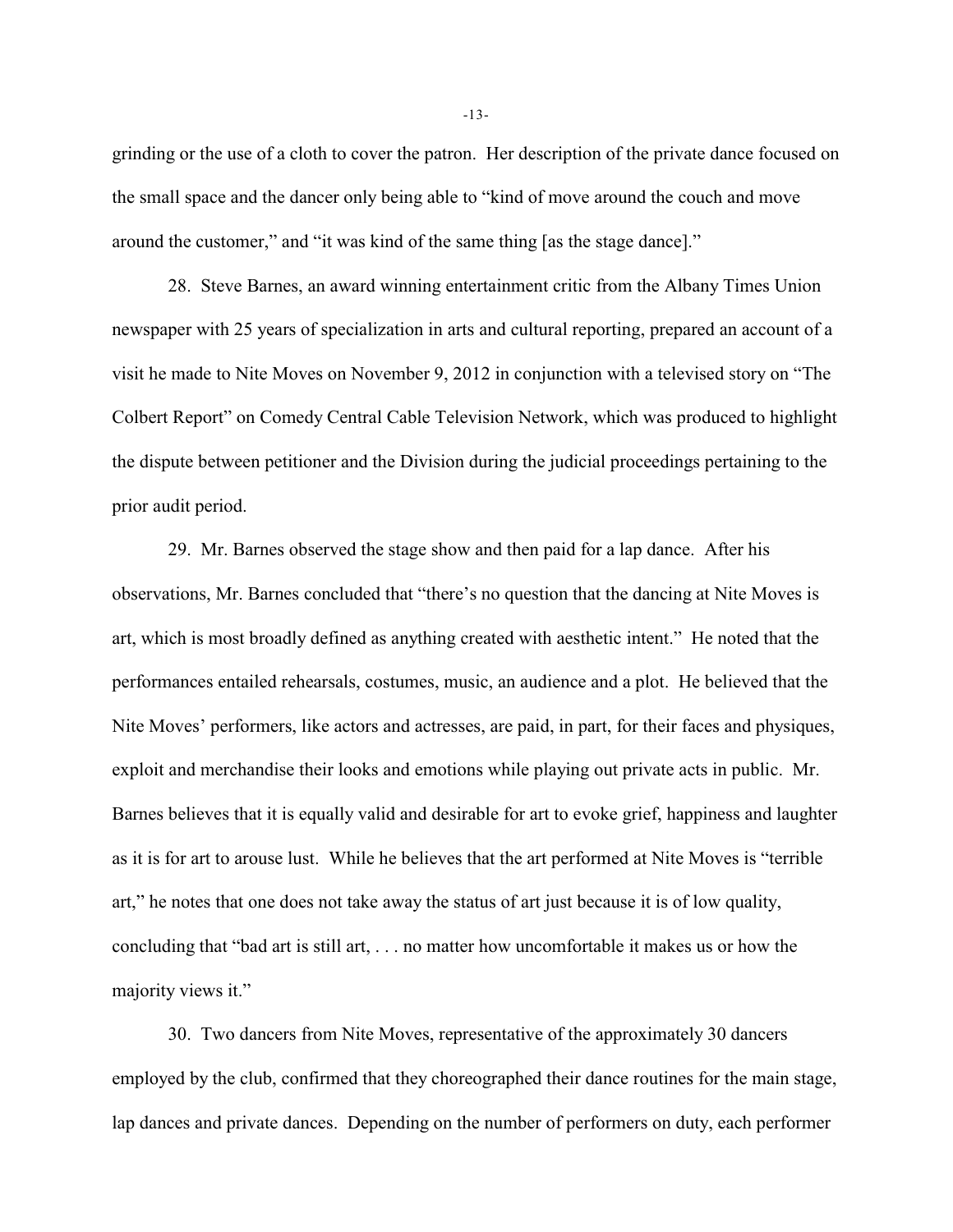could be called upon to perform on the main stage 5 to 15 times a shift. All of the dancers had a degree of performance related backgrounds, which they supplemented with YouTube videos and peer to peer instruction.

31. One of the dancers, whose stage name was Alize, taught pole dancing at Nite Moves on Sundays. Her students consisted of exotic dancers and women from all walks of life interested in learning the art form for jobs, a workout or other personal reasons. Alize had no formal training for her job but taught herself exotic dance and pole dancing through YouTube videos and watching and learning from other dancers. Over the course of several years, she became a top dancer at Nite Moves. Her mastery of the craft was highlighted in a professionally produced music video, which she choreographed to the featured song, that was entered into evidence. Alize was also featured in video performances at Nite Moves that were entered into evidence. One of the videos was a staged private dance where the patron was played by a club employee and the filming was done by the manager, Mr. Dick.

32. Alize had three choreographed stage sets, which she varied depending on whether the music was slow, fast or rock music. She averred that she had choreographed routines for her table dances and private dances as well, which she never varied. Although the music for the lap and private dances might not have been of her choosing, she believed that she was able to accommodate for that because she thought she "[could] dance to any music."

33. A second dancer, whose stage name was Taylor, had a more significant background in jazz and tap dance and athletics throughout her childhood and adolescent years. She also acted in shows that involved choreographed dance such as "The Rocky Horror Picture Show." She taught herself to pole dance by watching and conversing with other dancers, relying on her

-14-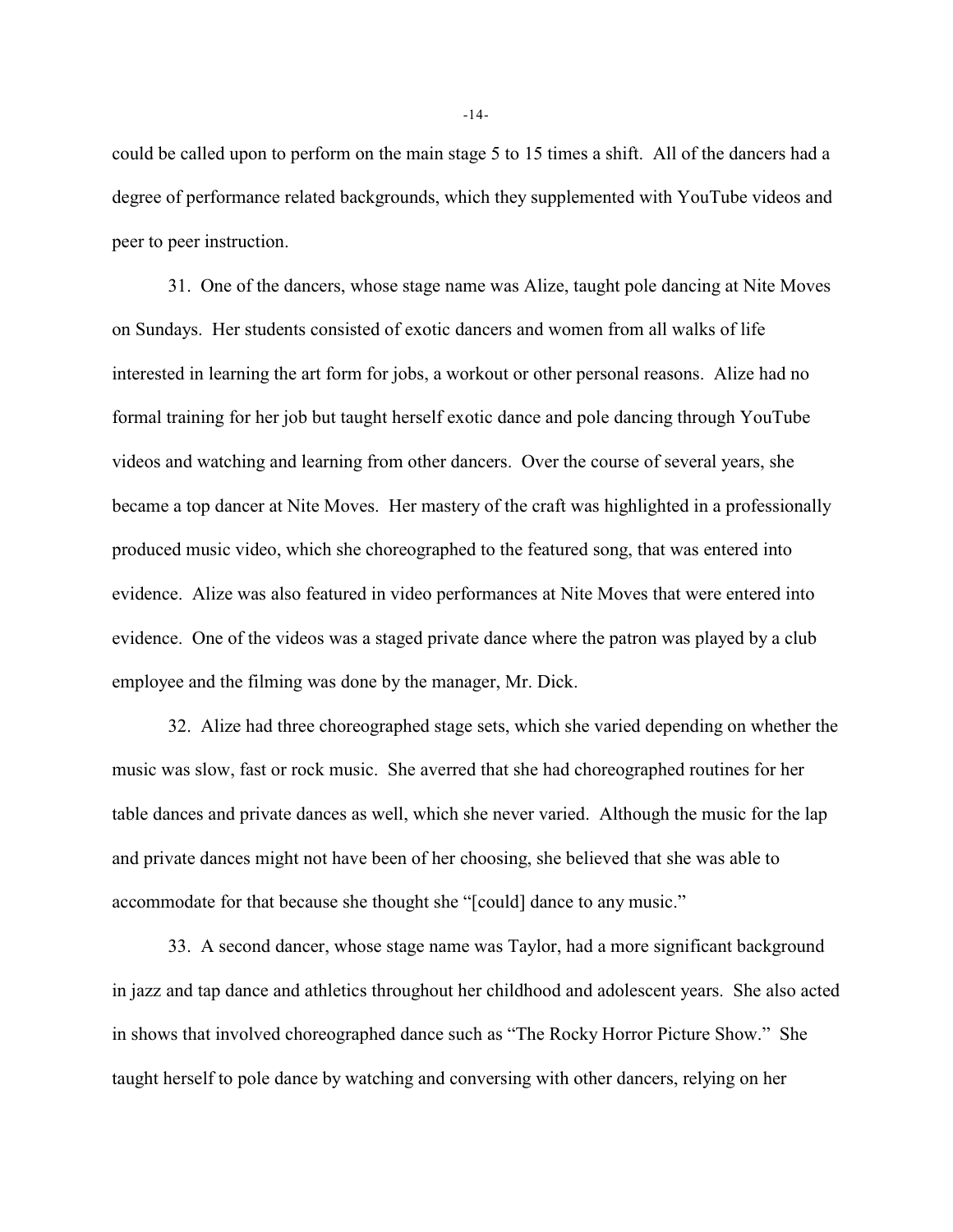athleticism and dance experience. As she became a better dancer, Taylor returned the courtesy by teaching other dancers how to master various aspects of pole and exotic dancing.

34. Taylor's stage dance routines, which she choreographed, are performed to her own music that she chooses to appeal to different audiences. For instance, she has a routine for younger audiences and another for older audiences. At times, she asks for requests and will improvise on her set routines to accommodate the requests. Her repertoire consists of approximately 40 songs, with a basic choreographed routine for all of them.

35. Taylor also prepared taped performances of her stage and private dance routines, which were filmed by Mr. Dick and entered into evidence. She uses basic moves in the private dances, the choice of which is driven by customer preferences. She noted the limits placed on her dance movements in private dances by the room dimensions, but maintained that the movements were choreographed since she had a basic set of moves she always did and then tailored them to the customer.

36. The supervising auditor assigned to this audit, Mr. Haher, had significant prior personal experience with Nite Moves and its various offerings. He stated that he had purchased private dances at Nite Moves and that they entailed entering one of the small, back rooms with the dancer, having her press a timer button, covering him with a protective cloth to prevent makeup or perspiration from soiling his clothes and then grinding and rubbing herself over his body. He recalled that if a performer had a particularly outstanding physical attribute she would highlight it in her "massage" or body rub routine. This account confirmed what the primary auditor had been told by a dancer when he asked what went on during a private dance. Although not related in the same graphic style, Mr. Dick recounted that the body cloth was a common protective cover to prevent soiling of a customer's clothing and injury to the dancer from zippers

-15-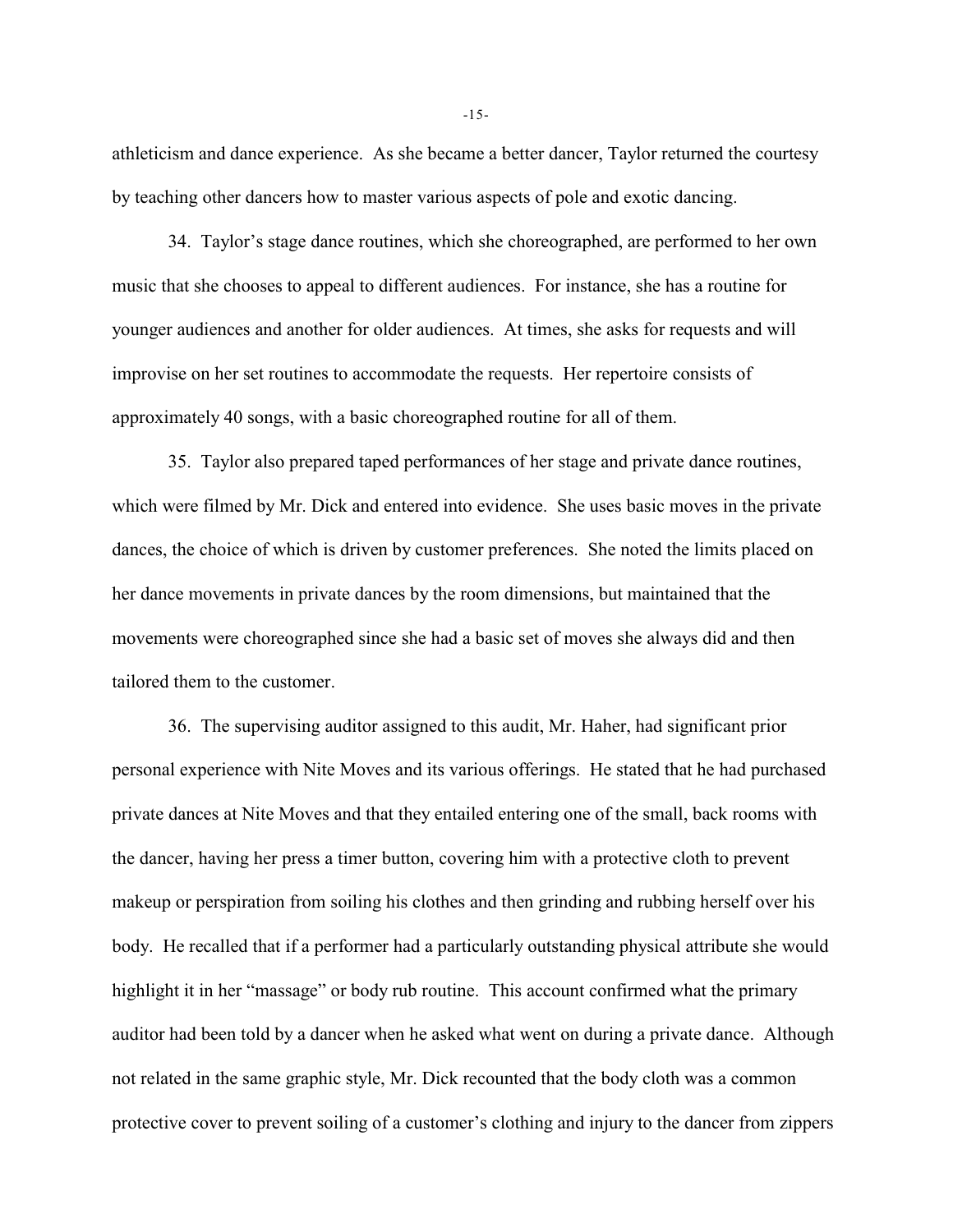and belt buckles, intimating that there was a need for the cloth because of the intimate physical contact between the patron and performer.

Both auditors assigned to this matter admitted having almost no knowledge or background in performing arts or, more specifically, choreographed dance performance, instead relying on the outcome of the prior audit and the Tribunal's decision in *677 New Loudon Corporation*.

37. Mr. Dick explained that Nite Moves hired performers regardless of whether they had dance backgrounds, talent or skills. He and the other dancers worked with new performers, who also watched YouTube videos and other performers on stage to learn to dance. Mr. Dick stated that Nite Moves also used a buddy system, where an experienced dancer would be paired with a new dancer for training purposes. One of the dancers, Alize, began teaching pole dancing at Nite Moves for the general public on Sundays. At the last class Alize held before her testimony at the hearing, there were 10 students in attendance, two of whom were dancers at Nite Moves.

38. The Division sent an undercover criminal investigator to apply for a job at Nite Moves, who explicitly told Mr. Dick that she had no prior experience or dance background, just athleticism. She was told to return for an audition and led to believe that she would be hired, but Mr. Dick denied this, saying it was his protocol to allow a tryout prior to hiring, which he follows with all new dancers. Mr. Dick has an extensive background in the exotic dancing business visiting establishments throughout the world to master the skills necessary to manage a top quality showplace. He was involved with dancer training and closely monitored the stage routines.

39. Petitioner has approximately 40 to 42 employees and over 30 dancers. At busy times, there are sometimes 15 dancers on the premises at Nite Moves.

-16-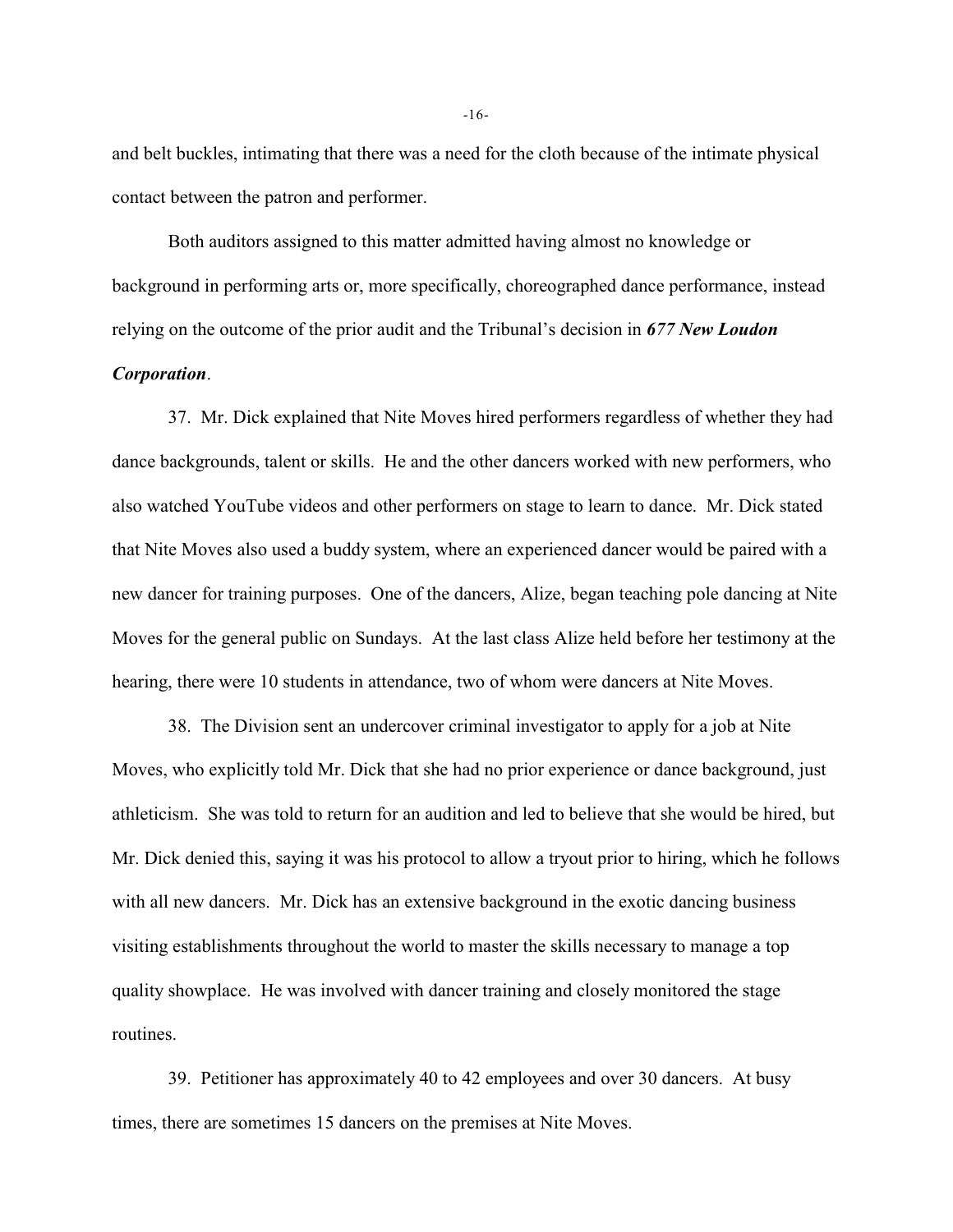### *THE DETERMINATION OF THE ADMINISTRATIVE LAW JUDGE*

The Administrative Law Judge initially determined that the doctrine of stare decisis did not mandate a decision in the Division's favor based upon the Court of Appeals decision in *677 New Loudon Corporation*. The Administrative Law Judge explained that the doctrine of stare decisis precluded re-litigating settled principles of law or legal issues, not factual determinations. Thus, where evidence different from that of the past case is presented, a de novo review is appropriate. Furthermore, the Administrative Law Judge noted that Tax Law  $\S 1123$ , providing for an exemption from tax imposed on admission charges for cabarets and similar places, was enacted in 2006, after the periods involved in *677 New Loudon Corporation*.

Accordingly, the Administrative Law Judge proceeded by distinguishing the evidence presented in the current matter from that presented in the Administrative Law Judge hearing held in *677 New Loudon Corporation*. The initial difference that the Administrative Law Judge noted was that in the present case, unlike in *677 New Loudon Corporation*, the evidence indicated a clear difference between the front-door admission charges and the charges for the private performances. The Administrative Law Judge proceeded by first discussing the frontdoor admission charges.

The Administrative Law Judge noted that the Tribunal in *677 New Loudon Corporation*, held that the exemption contained in Tax Law  $\S 1105$  (f) (1) for dramatic or musical arts performances did not apply because Nite Moves was different than the "theater-in-the-round contemplated by the statute and regulations." The Administrative Law Judge, after discussing the additional evidence presented in the current matter, held that based upon the evidence before him, Nite Moves is a place where performances are given. The Administrative Law Judge also

#### -17-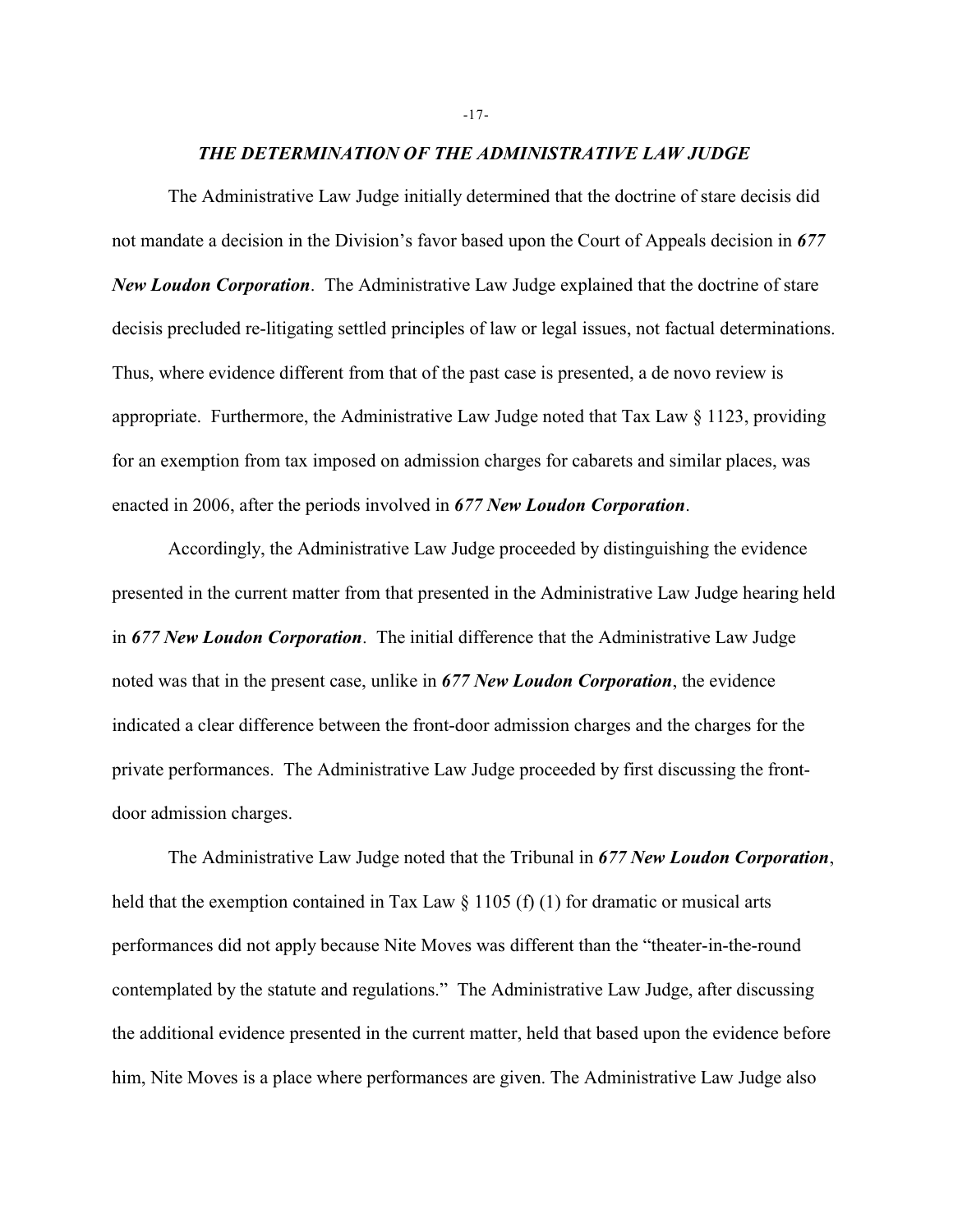concluded that the front-door admission charges allowed customers access to the lounge area and the ability to view the main-stage performances only, and that all other charges were optional.

The Administrative Law Judge explained that charges for admission to places of entertainment were taxable, although not if such charges were for admissions to a "live dramatic, choreographic or musical performance" (Tax Law § 1101 [d] [5]). The Administrative Law Judge noted that the Tribunal decision in *677 New Loudon Corporation* was largely based upon a finding that petitioner's lone expert witness, Dr. Hanna, was not credible, in particular because she professed to know that the private performances at Nite Moves were choreographed even though she had not seen a private performance in person or even on a video. However, the Administrative Law Judge found the additional evidence provided by petitioner in the present matter sufficient to prove that the main-stage performances in the lounge area at Nite Moves were choreographed dance performances.

The Administrative Law Judge found the expert opinion of Ms. McTague, a highly experienced dance teacher, that the main-stage performances in the lounge area at Nite Moves were choreographed, to be particularly compelling. Furthermore, the Administrative Law Judge noted that Ms. McTague's opinion was buttressed by not only Dr. Hanna's expert opinion,<sup>7</sup> but also by three additional expert opinions from: (1) Dr. Liepe-Levinson, a professional choreographer, Broadway dancer and theater expert; (2) Ms. Madsen, an expert in pole dance; and (3) Mr. Barnes, an entertainment critic for the Albany Times Union.

-18-

 $\frac{7}{7}$  The Administrative Law Judge found that Dr. Hanna's opinion in the present matter was not tainted by the credibility holding of the Tribunal in *677 New Loudon Corporation* because of differing circumstances. We note that, in any event, the Administrative Law Judge's determination does not rely heavily upon Dr. Hanna's opinion.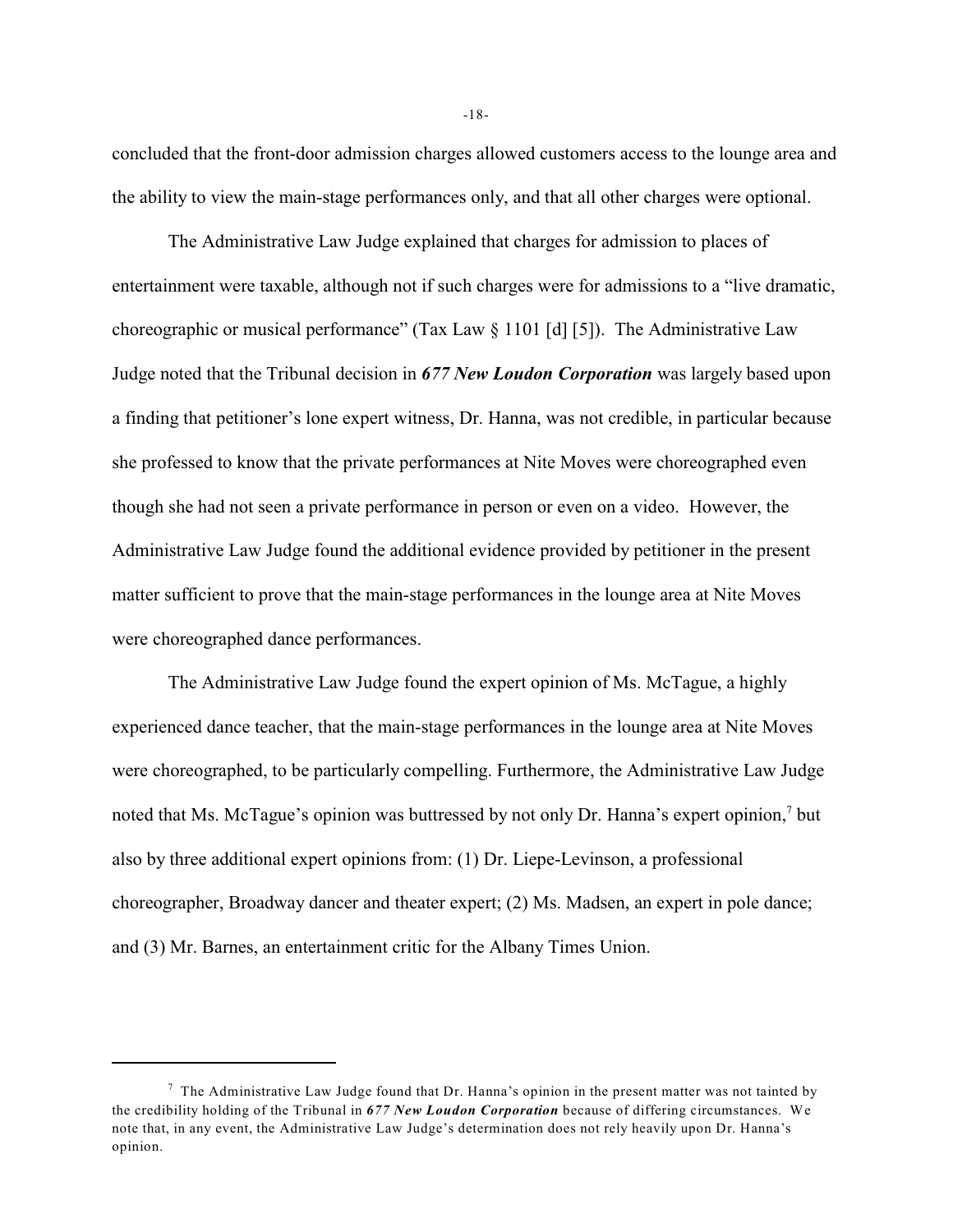The Administrative Law Judge found that the most persuasive evidence that the mainstage performances in the lounge area at Nite Moves were choreographed, "came from the very credible and candid testimony of Alize and Taylor, two of the dancers at Nite Moves during the audit period." Their testimony indicated that the dances on the main stage at Nite Moves were lengthy routines requiring much preparation and a "careful paring of movements" with the dancers' chosen music. Their testimony also indicated that, while dancers were hired regardless of their experience, applicants were required to audition and new hires in need of further training were provided with training. Both witnesses stated that they choreographed their own routines. Thus, the Administrative Law Judge concluded that petitioner was entitled to the exception from sales tax provided for in Tax Law  $\S$  1105 (f) (1).

The Administrative Law Judge concluded that the front-door admission charges were also not taxable pursuant to Tax Law § 1105 (f) (3) as the charge of a roof garden, cabaret or similar place. First, the Administrative Law Judge found that petitioner was entitled to the exclusion set forth in Tax Law § 1101 (d) (12) for places where the selling of refreshments is merely incidental to the providing of "live dramatic or musical arts performances." This finding was based upon the testimony of Mr. Dick, that was not in the record in *677 New Loudon Corporation*, which proved that the beverages sold were not a "substantiative profit center" nor did they constitute a significant portion of net revenue, and thus were merely incidental to the musical arts performances. Furthermore, the Administrative Law Judge found that since 2006, petitioner was entitled to the exemption from sales tax provided for in Tax Law  $\S$  1123, because it charged separately for admission and beverages, and made available to the Division menus and statements of its charges.

-19-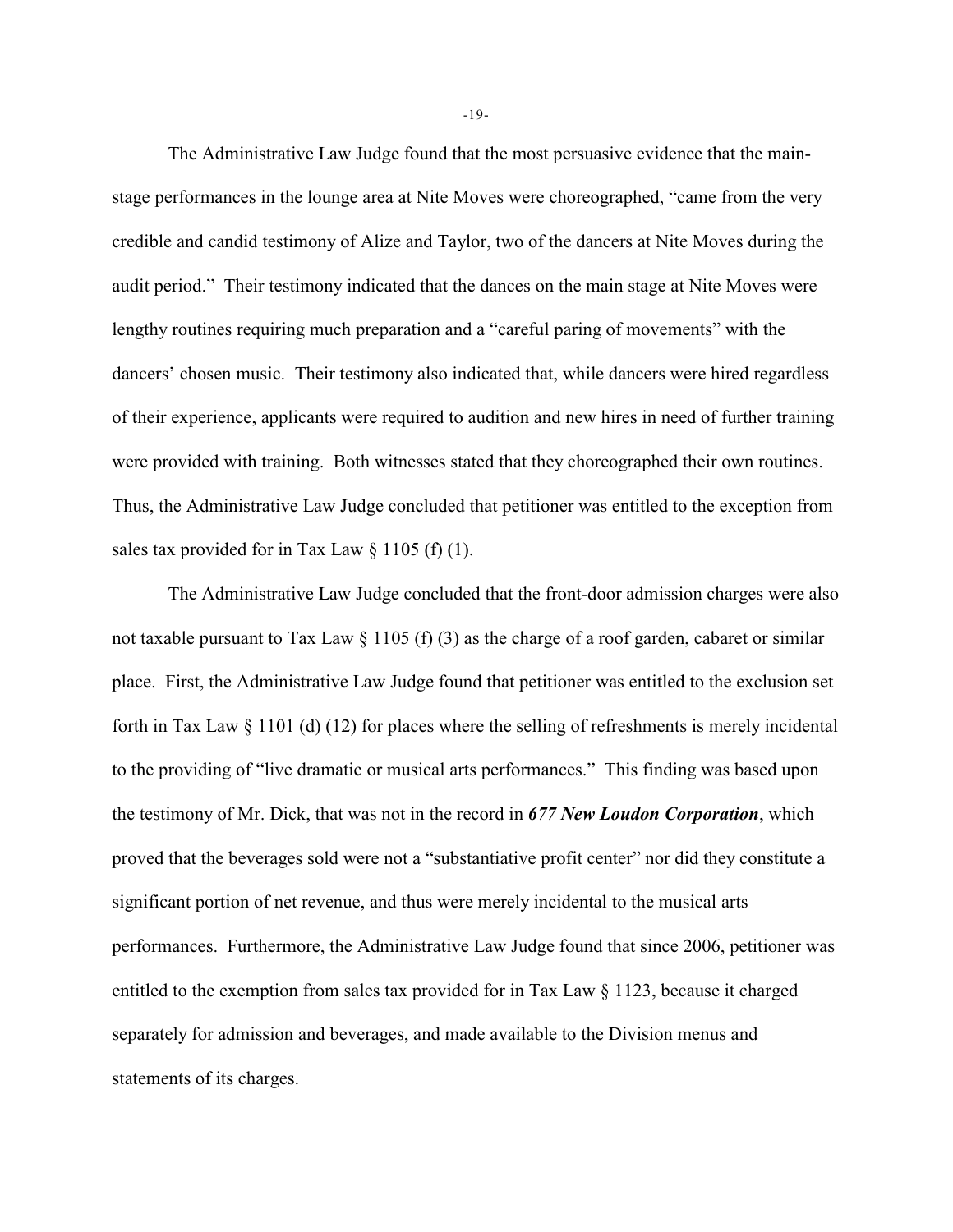Finally, with regard to the main-stage performances, the Administrative Law Judge concluded that the admission charges were not taxable under Tax Law § 1105 (d) (i) providing for the taxation of receipts from the sale of drinks, including receipts from cover charges, minimum drink charges and entertainment that contained charges for drinks. The Administrative Law Judge, after throughly discussing his finding that the testimony of Mr. Dick was credible, determined that the admission charge at Nite Moves did not include any charge for drinks.

The Administrative Law Judge did not reach the same conclusion regarding the charges for the private performances. The Administrative Law Judge found that the expert opinions, dancer narratives and management descriptions failed to prove that the private performances could be classified as dramatic or musical arts performances and therefore entitled to the exclusion from tax provided for in Tax Law § 1101 (d) (5). In particular, the Administrative Law Judge noted that only one expert actually viewed a private performance and her description of it was rather curt. Furthermore, the Administrative Law Judge questioned the value of the videos on which the other experts based their opinions, as the performances in the videos appeared stilted and carefully directed by Mr. Dick to demonstrate choreography. Additionally, the Administrative Law Judge explained that the private performances on the videos were inconsistent with witness testimony. For example, witnesses for both parties testified that a protective cloth was placed on the customers during a private performance to prevent make-up, perspiration and perfume from getting on their clothes and to protect the performers from zippers and belt buckles. However, no such protective cloth appeared in the videos of the private performances. The Administrative Law Judge also noted that the music was not chosen by the dancers, eliminating the chance to choreograph the private performances, and the private

-20-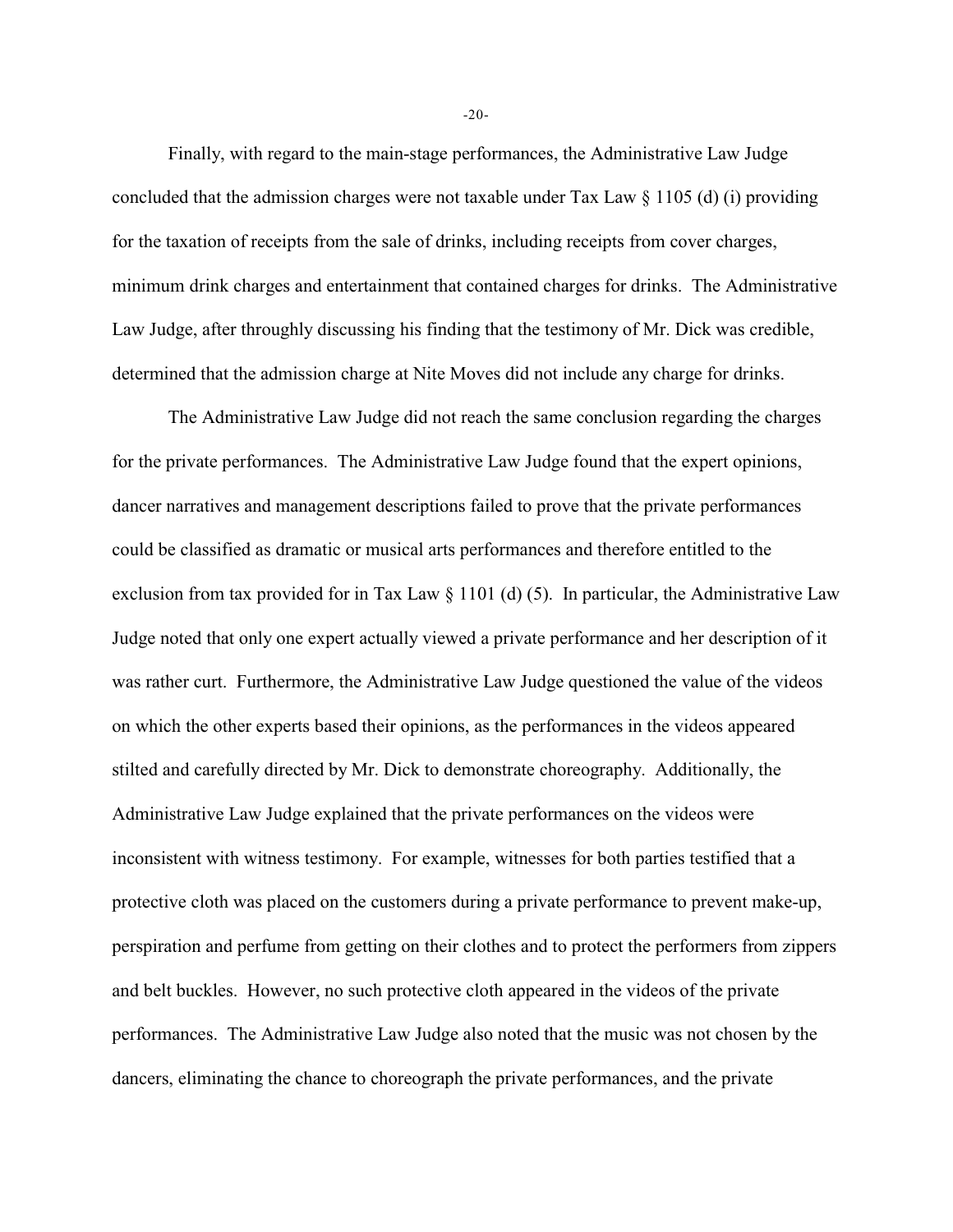performance space was small and had no stage, minimizing the ability for choreographed dance performances. Thus, the Administrative Law Judge concluded that the private performances were not dramatic, choreographed or musical performances and, therefore, the charges for the private performances were taxable under Tax Law § 1105 (f) (1).

With regard to petitioner's constitutional arguments, the Administrative Law Judge: (1) explained that the Division of Tax Appeals was without jurisdiction to find a statute unconstitutional on its face; and (2) found that petitioner offered no proof that it was treated any differently than other taxpayers similarly situated and therefore failed to prove that Tax Law  $\S$ § 1105 (f) (1); (3) and (d) (i) were unconstitutionally applied in this case.

## *SUMMARY OF ARGUMENTS ON EXCEPTION*

Both parties on exception, argue that the Administrative Law Judge's separation of the consideration of the main-stage performances in the lounge area of Nite Moves from the private performances was incorrect. Petitioner argues that the private performances are part of the same performance as those performed in the lounge area. Furthermore, petitioner argues that once the Administrative Law Judge concluded that Nite Moves was a "place of assembly for a live dramatic, choreographic or musical performance" pursuant to Tax Law § 1101 (d) (5), it must be concluded that all the entertainment provided in the same facility must be "dramatic or musical arts performances" pursuant to Tax Law  $\S 1105$  (f) (1).

The Division argues that the Administrative Law Judge cannot regard the video evidence presented by petitioner of the main-stage performances as a basis to support his conclusion that the front-door admission charges are not taxable, i.e., finding such evidence credible, while at the same time regarding the video evidence submitted by petitioner of the private performances as a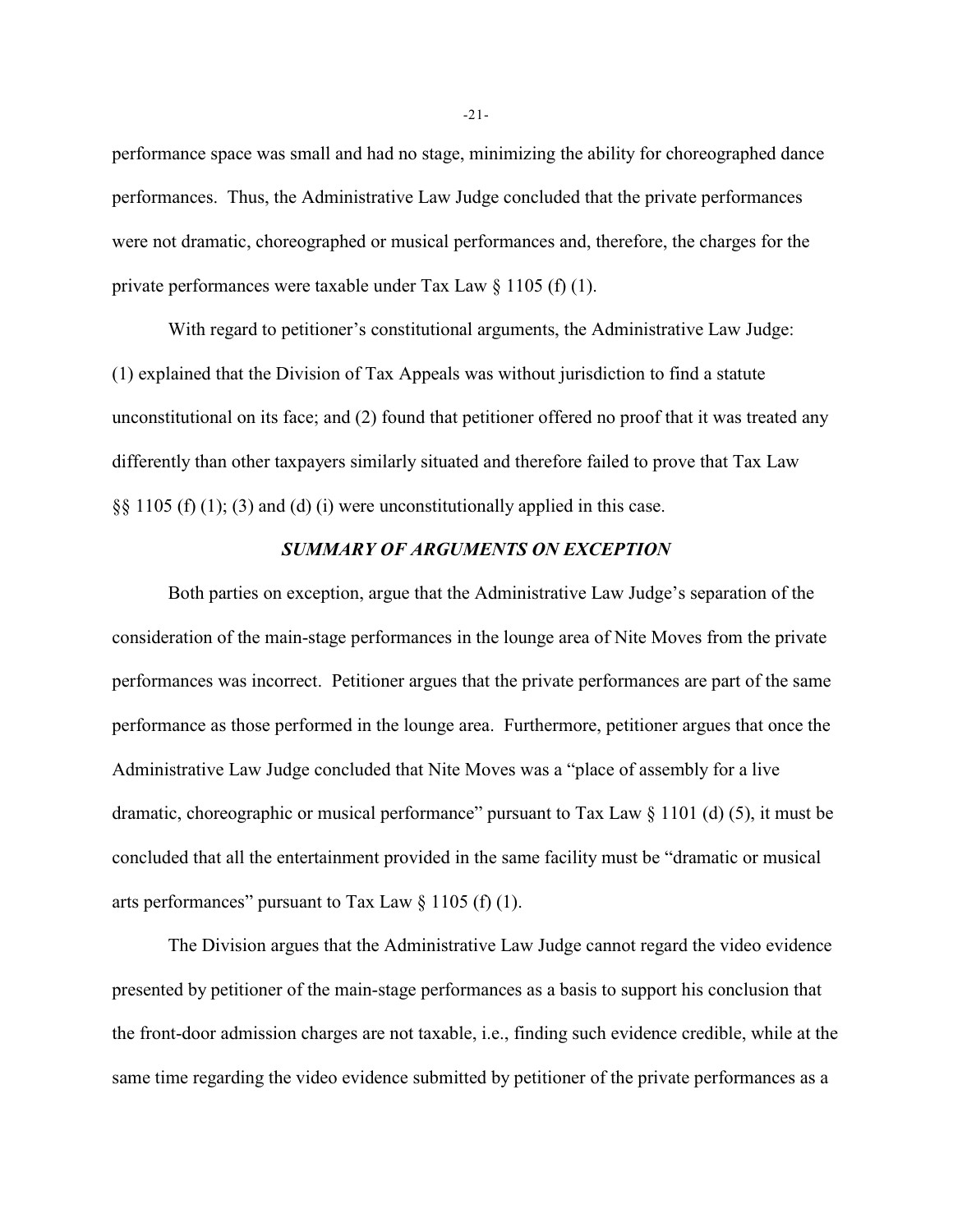basis to support his conclusion that the charges for the private performances are taxable, i.e., finding such evidence not credible.

On the question of the effect of *677 New Loudon Corporation* on this case, the Division continues to argue on exception that petitioner presents the same legal issues and essentially the same facts as those presented in *677 New Loudon Corporation*, and that, therefore, the doctrine of stare decisis requires the same conclusions be reached in this case, i.e., that the receipts at issue are taxable under Tax Law §§ 1105 (f) (1), 1105 (f) (3) and 1105 (d). Petitioner continues to counter that the basis of *677 New Loudon Corporation* was that petitioner failed to meet its burden of proof to show that such receipts are not taxable, and that, therefore, petitioner must be allowed to meet its burden of proof on these issues in different tax periods. Furthermore, petitioner asserts that both the courts and this Tribunal in the previous case urged petitioner to present more evidence in order to prove that the performances at Nite Moves were choreographed dance performances. Thus, petitioner argues that there is no legal principle that an adult juice bar that provides performances for the amusement of its customers is not entitled to the relief requested, if it can prove that those performances are dramatic or musical arts performances. According to petitioner, this case presents a question a fact, thus making the doctrine of stare decisis inapplicable.

The Division argues that there is no support in the record for a conclusion that the frontdoor admission charges were excluded from taxation as admissions to dramatic or musical arts performances, and that the performances at issue in the current audit period are no different than the performances that were the subject of *677 New Loudon Corporation*. The Division points to the fact that petitioner has again presented the opinion of Dr. Hanna in support of its position that

-22-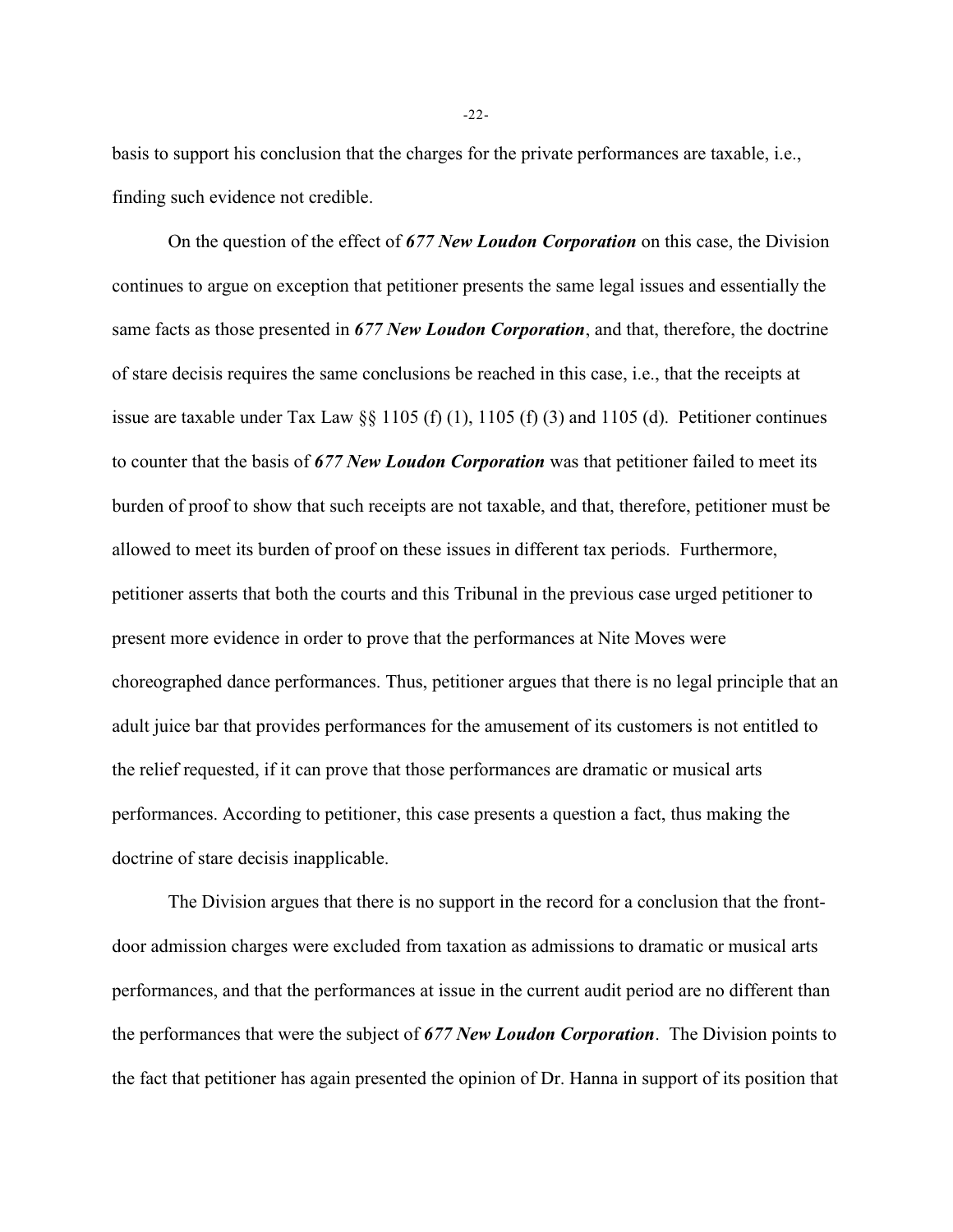the routines on the main stage were choreographed performances and that Dr. Hanna's opinion has been rejected by this Tribunal on two separate occasions, in both *677 New Loudon*

*Corporation* and in *Matter of Greystoke Indus. LLC d/b/a Paradise Found*. The Division further notes that on those occasions, Dr. Hana had personally visited the clubs and observed performances, whereas in this case, she based her opinion strictly on videos of performances submitted by petitioner.

Furthermore, the Division argues that the videos submitted by the petitioner lacked credibility as they were not of actual performances at Nite Moves, but rather videos created by petitioner solely for use as evidence in this matter. The Division notes that the Administrative Law Judge found the videos produced regarding the performances on the main stage to be reliable evidence, while at the same time, finding the videos simulating the private performances not to be reliable. The Division posits that there was no basis for the Administrative Law Judge to make this distinction merely based upon the overheard direction of Mr. Dick in the videos simulating the private performances, which is not heard in the videos simulating the main-stage performances. The Division also notes that none of the videos depict any interaction between actual patrons and the performers.

The Division likewise questions the weight that should be assigned to Ms. McTague's testimony as this testimony is no different than that of Dr. Hanna. The Division questions how, after spending only 90 minutes at Nite Moves, and speaking about choreography with only two of the performers, Ms. McTague could conclude that the performances consisted of choreographed dance routines. The Division claims that Ms. McTague never had any meaningful discussion with the performers regarding choreography of the routines because she testified only that she

-23-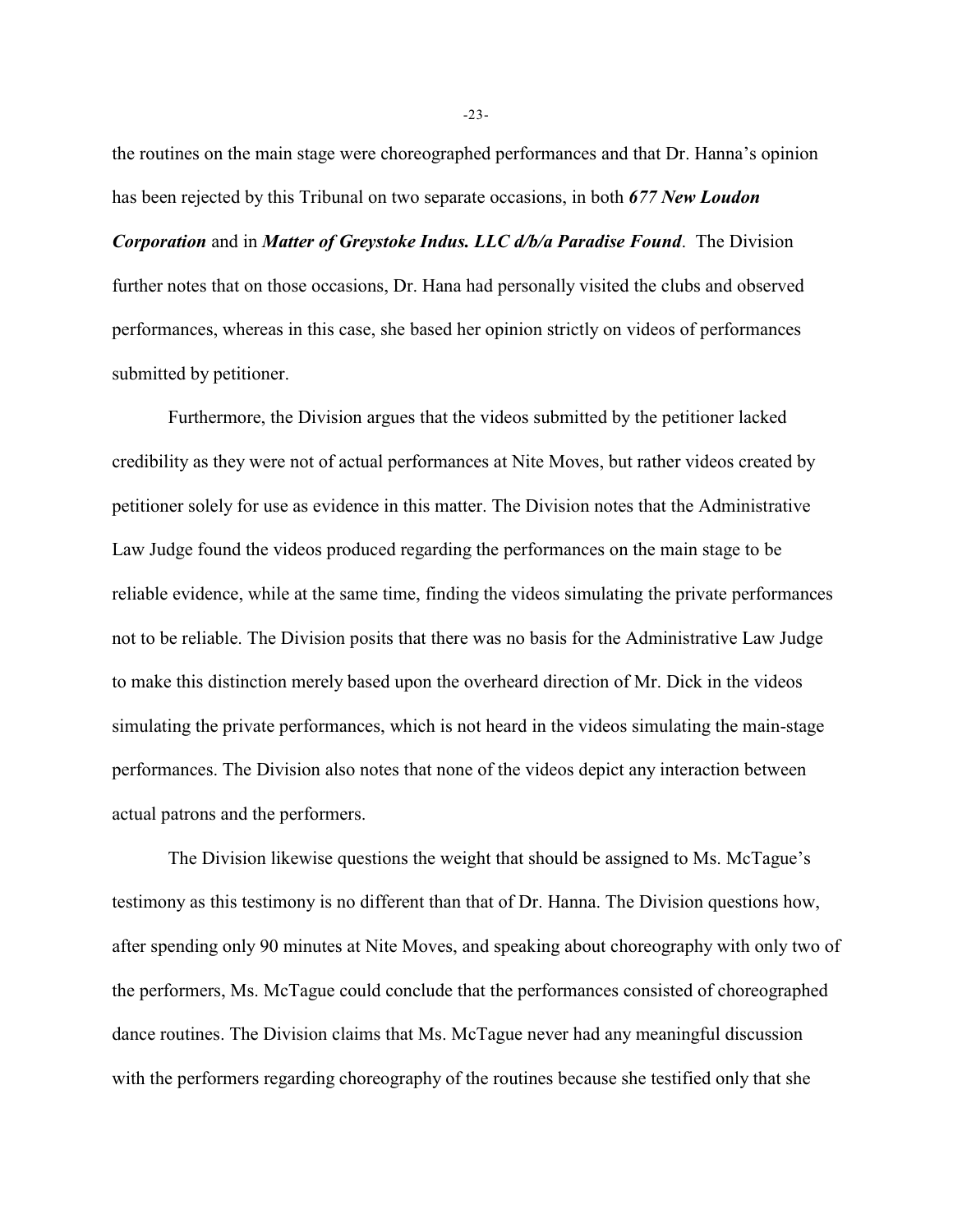believed and that it was her understanding that most of the girls choreographed their own routines with the assistance of other more experience dancers.

The Division disagrees with the finding of the Administrative Law Judge that the testimony of the performers from Nite Moves was credible and candid. The Division asserts that their credibility was compromised by their claim that the videos of the private performances depicted actual private performances, even when the Administrative Law Judge found that was not the case.

The Division also disagrees with the weight given to the affidavits of Dr. Liepe-Levinson and Ms. Madsen. The Division states that, as these witnesses never visited the club, their opinions were based completely on the videos provided by petitioner that, again, did not depict actual performances at Night Moves.

Petitioner argues that its presentation again of the testimony of Dr. Hanna is no longer subject to the same credibility issues as it was in *677 New Loudon Corporation*, because when viewed with the additional expert presentations, Dr. Hanna's opinion overcomes the previous objections voiced by this Tribunal. Furthermore, petitioner asserts that it addressed in the present case other concerns of this Tribunal expressed in *677 New Loudon Corporation*. For example, in response to the concerns regarding how much planning is involved in attempting to incorporate a dance move seen on YouTube, Ms. McTague explained that there is much in the way of dance instruction available on YouTube. She opined that the same amount of effort and planning is required to duplicate a dance move seen on YouTube as there is in duplicating a dance move taught by any other method.

-24-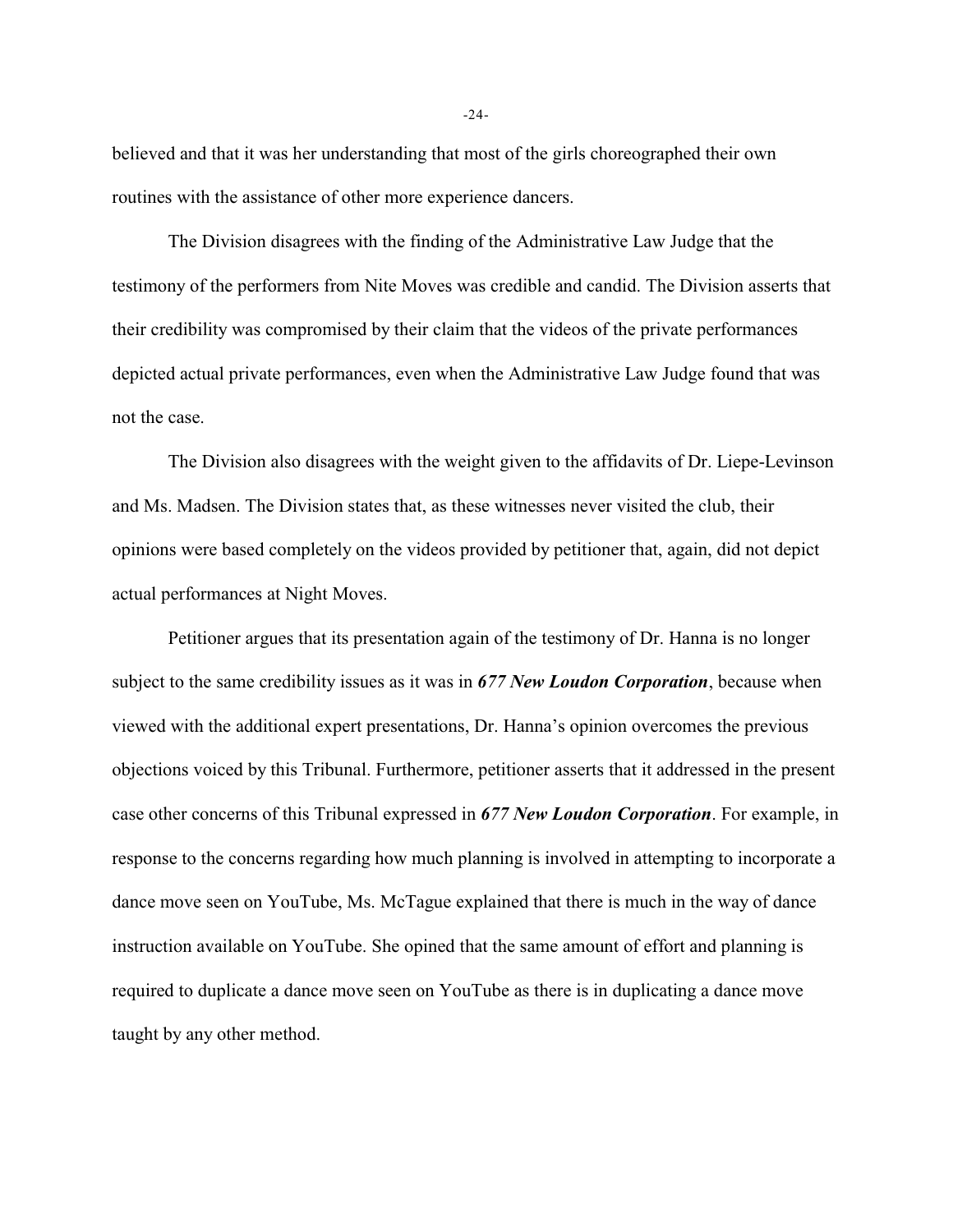Petitioner argues that the videos of the main-stage performances, while admittedly not videos of actual performances at Nite Moves, were supported by the testimony of the performers themselves who testified as to their training, experience and efforts. Therefore, the Administrative Law Judge could certainly find that the videos of the main-stage performances were entitled to be seen as indicative of the performances given at Nite Moves during the audit period.<sup>8</sup>

Petitioner notes that both of the performers who testified at the hearing testified as to their long experience in dance and entertainment. The Administrative Law Judge found the testimony of these witnesses to be candid and credible, and thus the utilization of the videos as representative of the performances that actually occurred is supported by the record.

Petitioner also urges that the weight afforded the expert witnesses by the Administrative Law Judge should stand, as again, the Division has done nothing to discredit the videos upon which those opinions were based, other than making allegations.

The Division argues that the admission charges at issue are also taxable as amounts paid as charges of a roof garden, cabaret or other similar place of entertainment pursuant to Tax Law § 1105 (f) (3). The Division asserts that under the statute and regulations, such a place furnishes a public performance for profit, but does not include any place where only live dramatic or musical arts performances are offered, and any serving of refreshments is merely incidental to the performances. The Division argues, based upon the Administrative Law Judge's finding, that the

-25-

<sup>&</sup>lt;sup>8</sup> When questioned at oral argument as to why petitioner did not submit into evidence videos of actual performances at Nite Moves, petitioner responded that it was thought inappropriate and unnecessary to introduce videos of actual performances, in that the performances at Nite Moves involve nudity, whereas the videos submitted into evidence allowed petitioner to represent the performances that actually occurred without the nudity.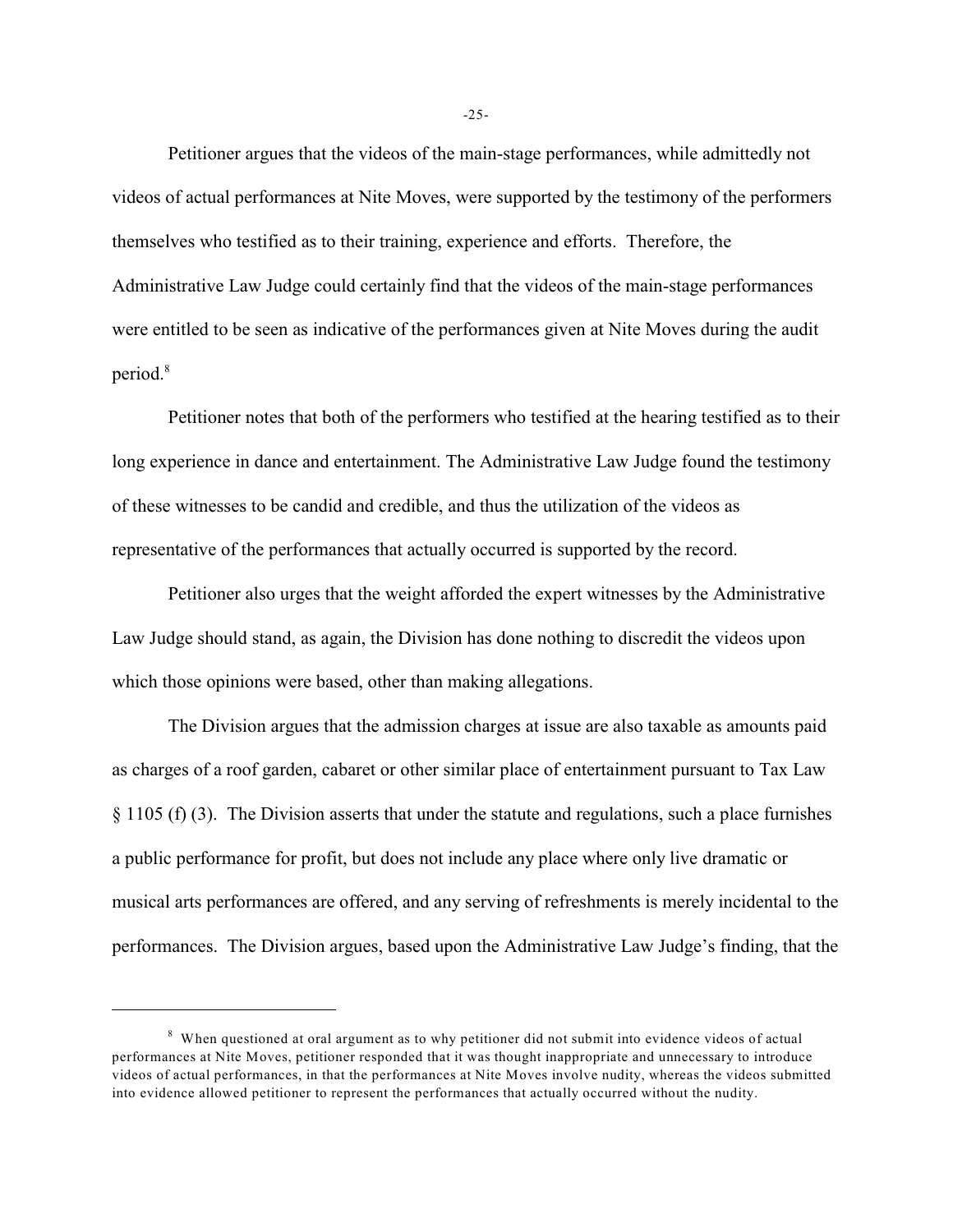private performances, while entertainment, were not live dramatic or musical arts performances. Nite Moves did not provide only dramatic or musical performances, but other types of entertainment, as well. Furthermore, the Division asserts that even if petitioner provided only dramatic or musical arts performances, the admission charges would still be subject to tax under this provision because the selling of refreshments at Nite Moves was more than merely incidental to the performances.

Petitioner argues that once the Administrative Law Judge found the front-door admission charges not subject to tax pursuant to Tax Law  $\S 1105$  (f) (1), there should be no further inquiry as to whether such charges are subject to tax under this second provision. Indeed, petitioner argues that with regard to other types of entertainment facilities, there is no further inquiry once it is determined that the charges for admission to such facilities are not subject to tax pursuant to Tax Law § 1105 (f) (1).

Petitioner also asserts that the testimony of Mr. Dick in the present matter establishes that the sale of beverages at Nite Moves was incidental to the performances, and that such testimony was not part of the record in *677 New Loudon Corporation*.

The Division addresses Tax Law § 1123, which first became effective December 1, 2006, by initially noting that such provision is not applicable to that portion of the audit period from September 1, 2005 through November 30, 2006. As described by the Division, this provision exempts from taxation charges for admission to a roof garden, cabaret or similar place to attend a dramatic or musical arts performance under certain circumstances. As the Division maintains that the performances on the main stage at Nite Moves are not dramatic or musical arts performances, the Division asserts that this exception is not available to petitioner.

-26-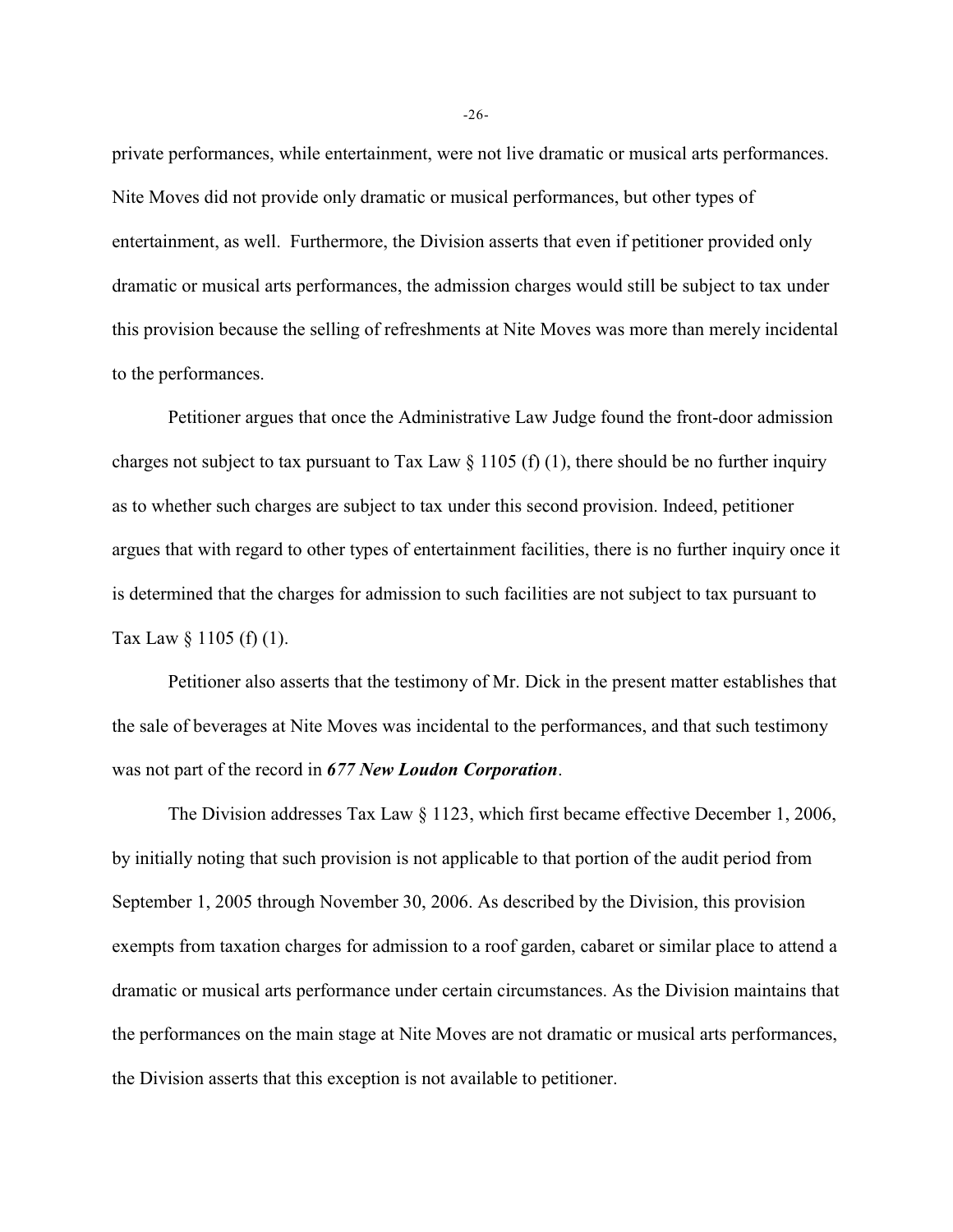Petitioner asserts that as it has proven that the performances on the main stage are choreographed dance performances, it is entitled to the exemption provided by Tax Law § 1123 from the December 1, 2006 effective date until the end of the audit period.

The Division explains that just as in *677 New Loudon Corporation*, petitioner's books and records reflect separate amounts for front-door admission fees for general admission charges, couch sales for the service of private performances for customers, and register sales for the sales of beverages. The Division argues that this Tribunal is bound by its previous conclusion set forth in *677 New Loudon Corporation* regarding this issue. The Division explains that Tax Law § 1105 (d) subjects to tax the receipts from all beverages sold by all establishments, including receipts from any minimum, entertainment or other charge. The Division notes that in *677 New Loudon Corporation* this Tribunal stated that the receipts from the front-door admission charges and the charges for the private performances could be subject to tax under this provision.

Petitioner argues that Tax Law  $\S 1105$  (d) is meant to encompass restaurant-type establishments, which Nite Moves is not.

Finally, petitioner argues that taxing its receipts from front-door admissions and charges for the private performances, based upon the content of the performance, violates both the First Amendment to the United States Constitution and Article I, § 8 of the New York State Constitution. Petitioner states that while this is not the proper forum before whom to bring the constitutional arguments, it sets forth its arguments to preserve them for appeal.

-27-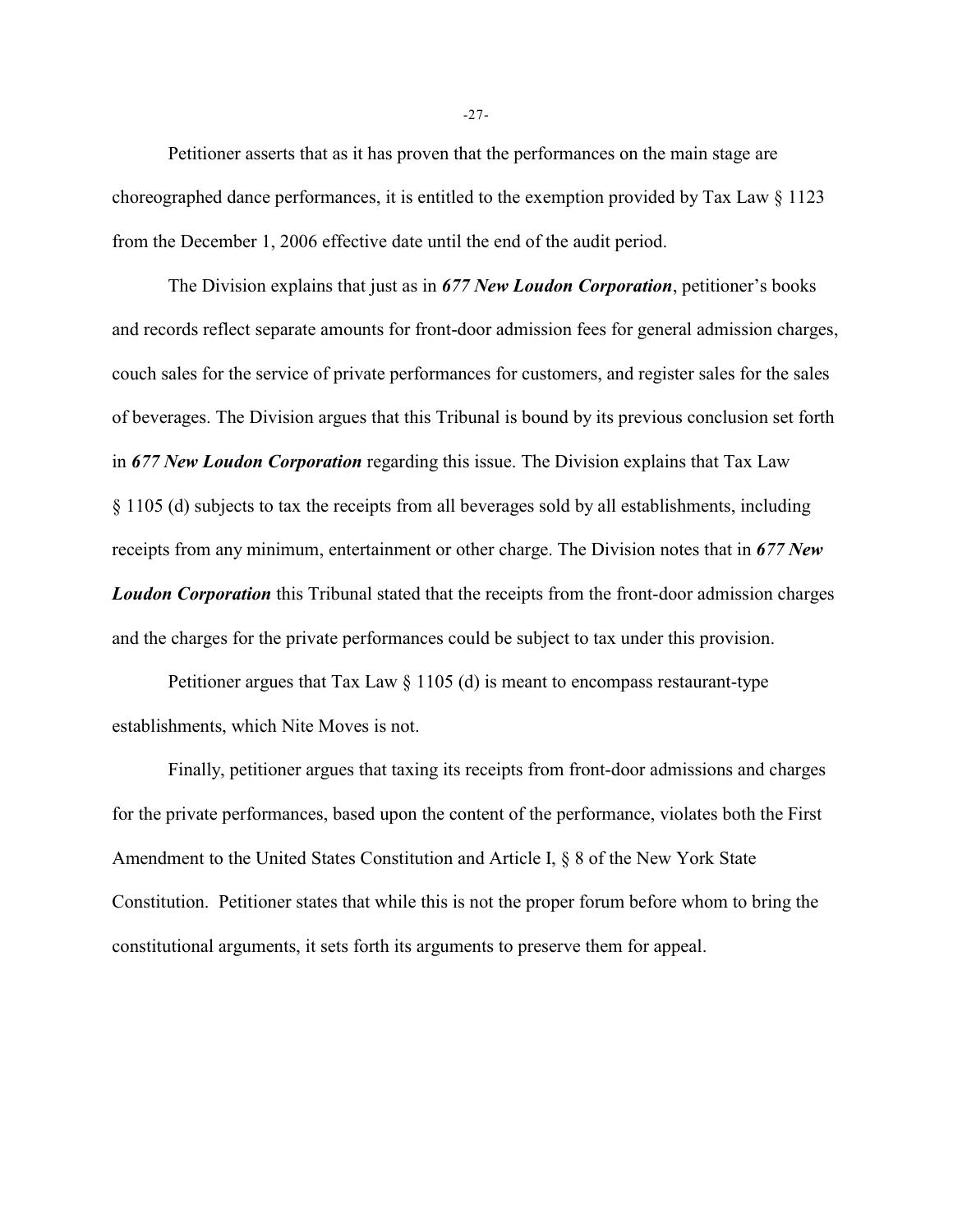#### *OPINION*

### *Applicability of the doctrine of stare decisis*

Initially, we note our agreement with the conclusion of the Administrative Law Judge that a decision in favor of the Division was not mandated in this matter pursuant to the doctrine of stare decisis based upon *677 New Loudon Corporation*. Indeed, we find the Division's argument on this issue somewhat confusing, as this Tribunal is always governed by the doctrine of stare decisis. The doctrine of stare decisis is simply that adjudicators are bound by prior controlling precedent and, as such, applies only to principles of law or settled legal issues "'rather than to prior factual or legal determinations' (*Killeen v Crosson*, 218 AD2d 217, 220 [1996], *appeal after remand* 284 AD2d 926 [2001])" (*Samuels v High Braes Refuge, Inc.*, 8 AD3d 1110, 1111 [2004]; *see also* David D. Siegel, New York Practice § 449 at 782-83 [5<sup>th</sup> Ed rev 2005]). It appears that the Division is attempting to conflate the doctrine of stare decisis with the doctrine of res judicata, which may apply to both questions of law and questions of fact (*see Killeen v Crosson*, 218 AD2d at 220; *see also* Siegel § 449 at 782-83). However, the doctrine of res judicata does not apply where, as is the case here, at issue in the adjudication is a determination of tax for a different tax period than that involved in a prior adjudication. Each taxable period contested in a separate and distinct adjudication receives separate consideration from the adjudicator (i.e., a determination as to the amount of tax due based upon the proof offered for one tax period is not determinative in establishing the same with respect to another tax period) (*see Killeen v Crosson*, 218 AD2d at 220 ["(S)ignificantly, the State does not attempt to invoke the doctrines of either collateral estoppel or res judicata. Those doctrines would be inapplicable in any event . . . ."]; *see also People ex rel. Watchtower Bible & Tract Socy. v*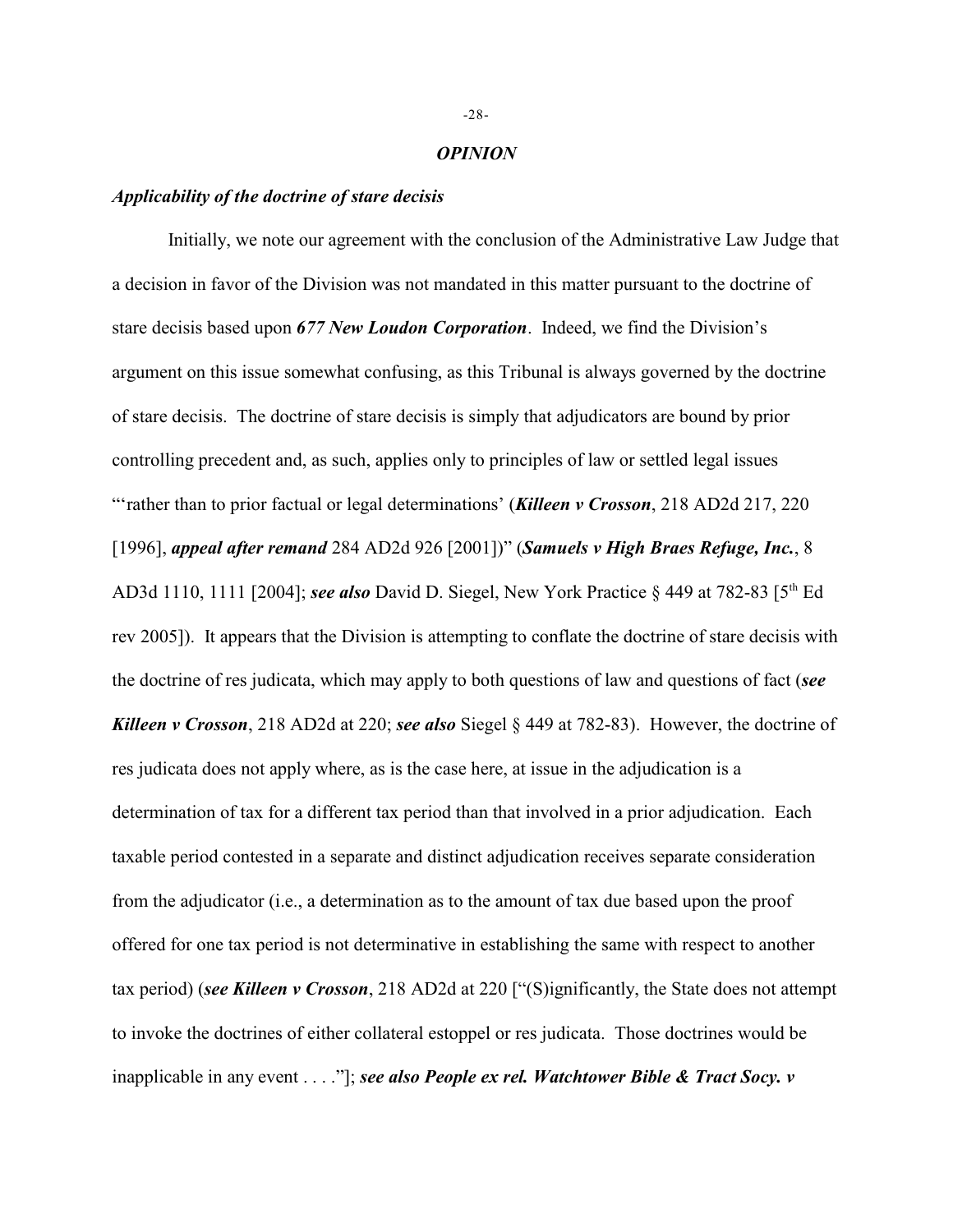-29-

*Haring*, 286 AD 676, 680 [1955], *lv granted* 11 AD2d 605 [1960] ["(T)he assessment for one

year is a separate and different cause of action from the assessment for another year"], *People ex*

*rel. Hilton v Fahrenkopf*, 279 NY 49, 52-53 [1938] ["(E)ach annual proceeding is separate and

distinct from every other"]).

### *Admission Charges to a Place of Amusement*

We begin this discussion by noting that this Tribunal has consistently deferred findings of witness credibility to the Administrative Law Judge. We have long held that:

"the credibility of witnesses is a determination within the domain of the trier of the facts, the person who has the opportunity to view the witnesses first hand and evaluate the relevance and truthfulness of their testimony (*see Matter of Berenhaus v. Ward,* 70 NY2d 436, 522 NYS2d 478). While this Tribunal is not absolutely bound by an Administrative Law Judge's assessment of credibility and is free to differ with the Administrative Law Judge to make its own assessment, we find nothing in the record here to justify such action on our part (*see Matter of Stevens v. Axelrod*, 162 AD2d 1025, 557 NYS2d 809)" (*Matter of Spallina*, Tax Appeals Tribunal, February 27, 1992).

 In the instant matter, we disagree with the Division's assessment of the Administrative Law Judge's specific findings of credibility, and find that there is nothing in the present record to disturb the Administrative Law Judge's findings with respect to the credibility of any of the witnesses.

With some exceptions, one of which is at issue here, Tax Law  $\S$  1105 (f) imposes sales tax on receipts from certain admission charges to, or for the use of, a place of amusement. For purposes of the tax, admission charge means "[t]he amount paid for admission, including any service charge and any charge for entertainment or amusement or for the use of facilities therefor" (Tax Law  $\S 1101$  [d] [2]) and place of amusement means "[a]ny place where any facilities for entertainment, amusement, or sports are provided" (Tax Law § 1101 [d] [10]).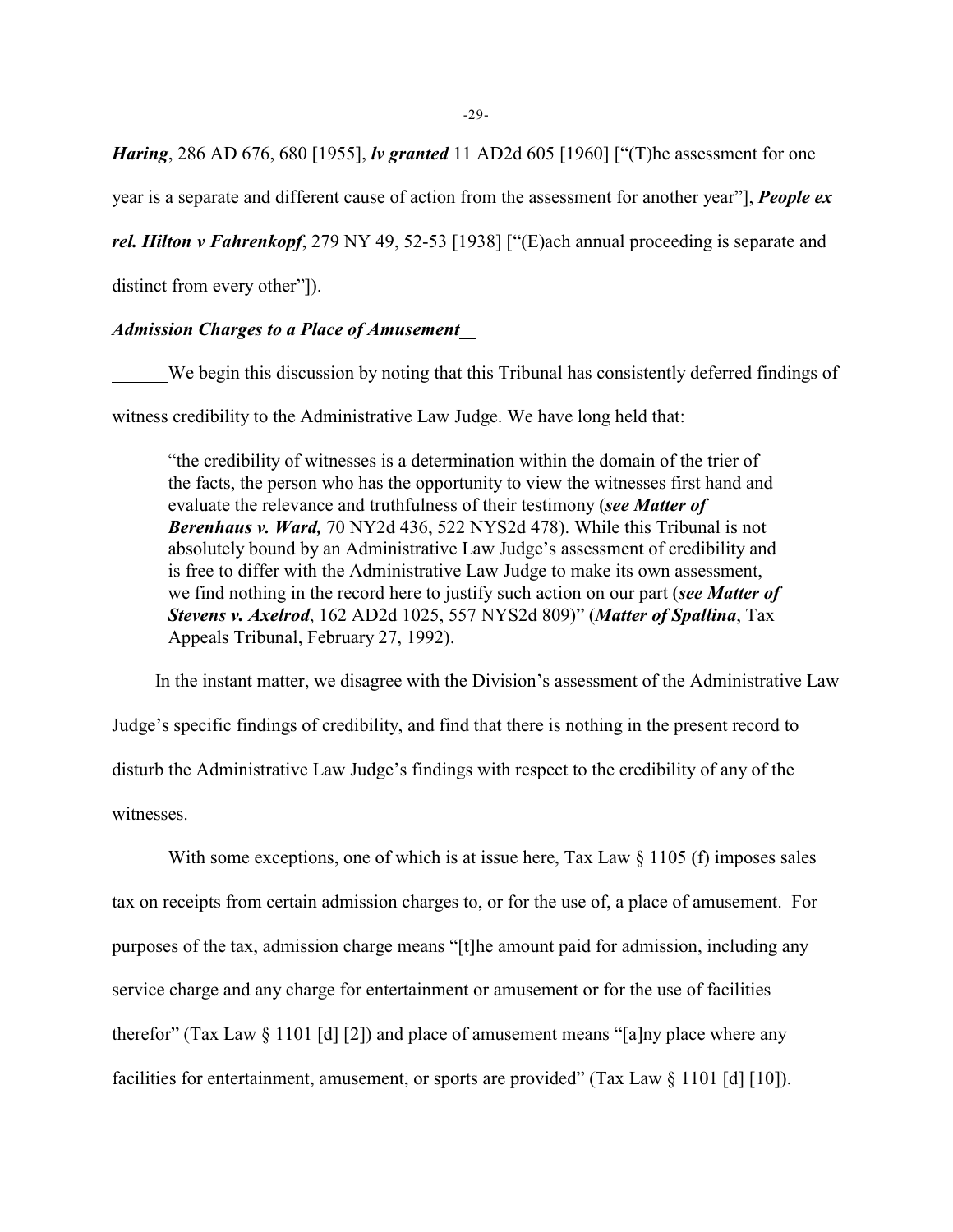Clearly, petitioner's place of business, including the lounge area and the rooms for the private performances, constitutes a place of amusement under the statute. Indeed, petitioner does not appear to argue that its place of business does not constitute a place of amusement. Rather, petitioner argues that its receipts from the front-door admissions and private performances are excepted from tax under Tax Law  $\S$  1105 (f) (1), as they constitute admission charges to, or for, "dramatic or musical performances."

Initially, as the receipts at issue were for entrance to, or for use of, a place of amusement, in accordance with Tax Law § 1132 (1), all such receipts are presumptively subject to sales tax until the contrary is established, and the burden to prove that any receipts are nontaxable is on petitioner as the person required to collect the tax. "Furthermore, in construing a tax exemption statute, the well-settled rule is that '[i]f ambiguity or uncertainty occurs, all doubt must be resolved against the exemption'" (*Matter of Charter Dev. Co., L.L.C. v City of Buffalo*, 6 NY3d 578, 582 [2006]). Accordingly, petitioner's interpretation of the statute must not be simply plausible, it must be the only reasonable construction (*see Matter of Federal Deposit Ins. Corp. v* Commissioner of Taxation & Fin., 83 NY2d 44, 49 [1993]).<sup>9</sup>

Dramatic or musical arts admission charges are defined in Tax Law  $\S$  1101 (d) (5) as "[a]ny admission charge paid for admission to a theatre, opera house, concert hall or other hall or place of assembly for a live dramatic, choreographic or musical performance." As the Tribunal

<sup>&</sup>lt;sup>9</sup> We are not unsympathetic to petitioner's request that we reconsider our previous holding in 677 New *Loudon Corporation* and find that Tax Law § 1105 (f) (1) excepts admissions to "dramatic or musical arts performances" from the imposition of the taxation on admission charges to places of amusement, and therefore is an exclusion from tax and not an exemption from tax subject to these strict burdens. This is particularly true where, as here, the Tribunal decision in *677 New Loudon Corporation* set forth its holding that this provision is an exemption in a cursory manner, indicating that it was not an issue in that case. However, any request to reconsider such a holding must now be addressed to the Court of Appeals, as they specifically adopted this holding in their decision in the same case (*677 New Loudon Corporation*, 19 NY3d at 1060).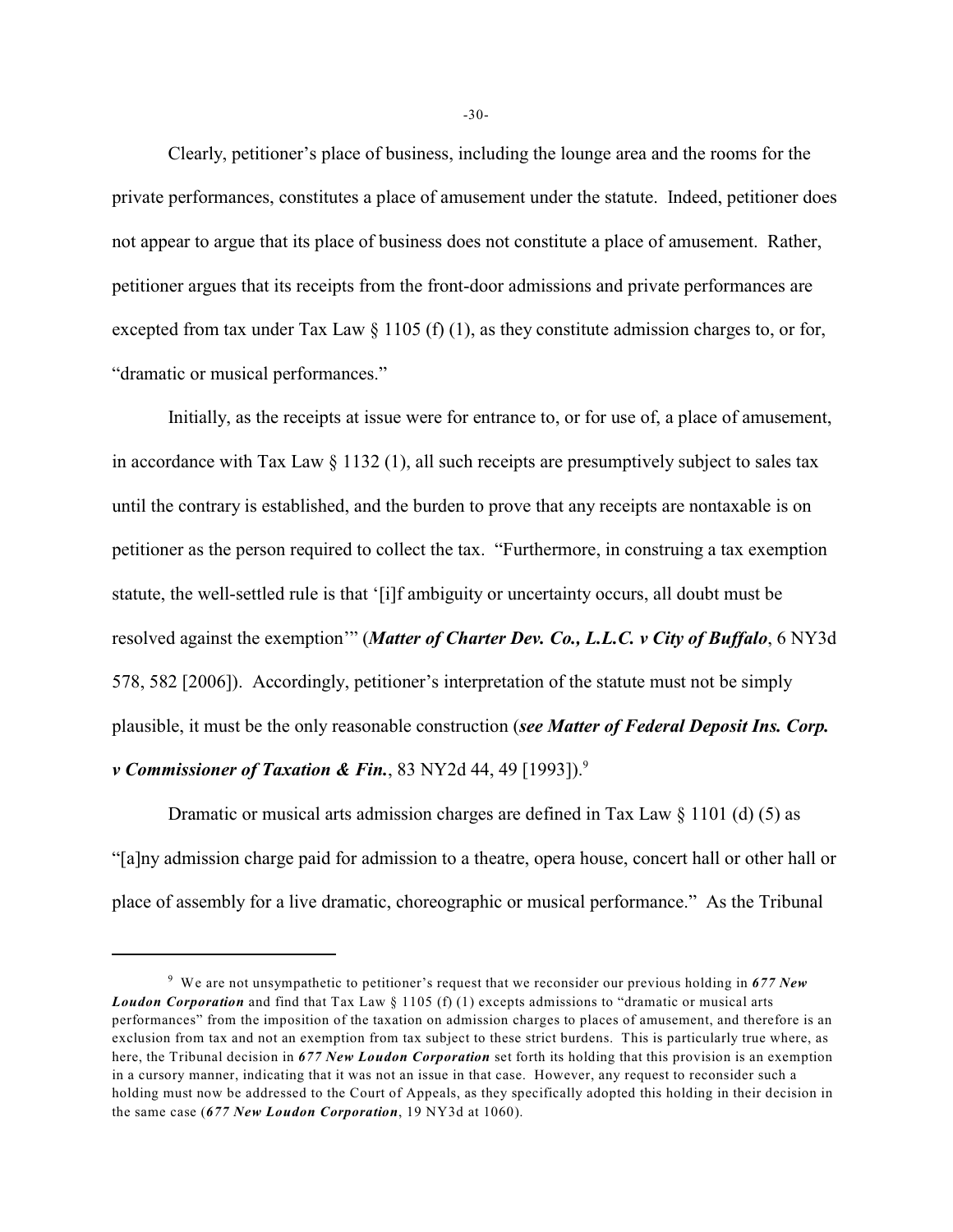recently held in *Matter of HDV Manhattan, LLC* (Tax Appeals Tribunal, February 12, 2016), "[t]his definition thus creates two conditions for the claimed exemption, one related to the setting of the claimed exempt performance and one related to its content" and "the language of Tax Law § 1101 (d) (5) indicates that both such conditions must be met in order to qualify for exemption."

Turning first to the setting requirement, the setting for the performances at Nite Moves consisted of the lounge area, the six rooms designated for the private performances, a dressing room for employees and rest rooms. The lounge area included a stage of approximately 9 feet by 11 feet, that was illuminated by spotlights and surrounded by chairs and tables. The chairs and tables were orientated towards the stage to focus audience attention on the performances. The lounge area also included a small service bar with no seating.

There was a dressing room for the dancers, rest rooms and the rooms for the private performances, all of which were removed from the lounge area. The rooms for the private performances are approximately 5 feet by 6 feet. The doorways to the rooms for the private performances were covered by sheer curtains so that the management could maintain control over the activities in the room, while at the same time allowing some measure of privacy to the customer.

From these descriptions, it is clear that the rooms for the private performances do not constitute a theater, hall or place of assembly, as such venues, by definition, require a public performance and the primary reason that Nite Moves customers pay extra for a private performance is privacy, i.e., the lack of additional people in the audience. Furthermore, the rooms for the private performances are physically too small for an audience, nor do the rooms have a stage or theatrical lighting, only a couch. Thus, the charges for the private performances,

-31-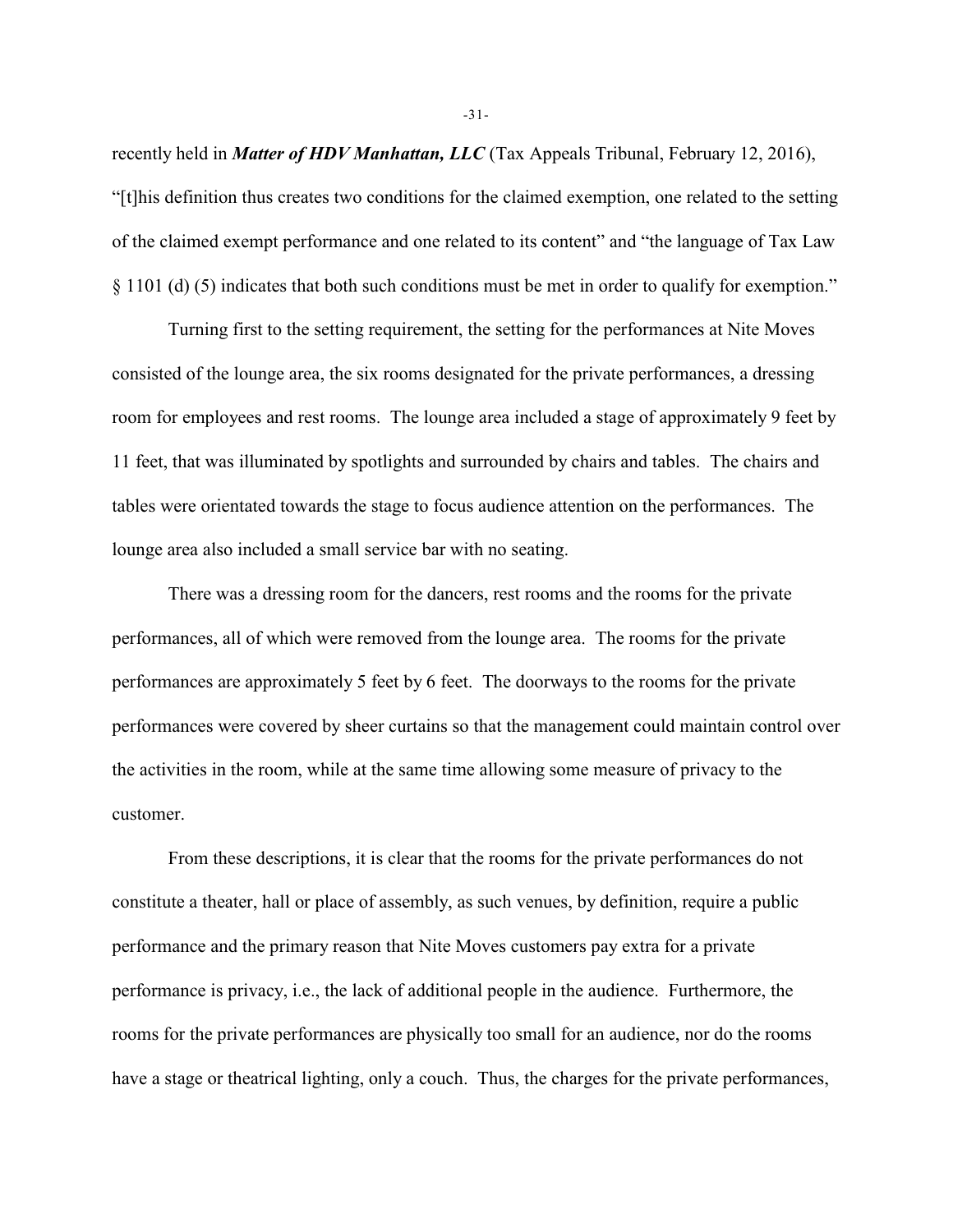considered alone, do not qualify for the exception from taxation provided for in Tax Law § 1105 (f) (1) in that they are not dramatic or musical arts admission charges because the performances do not take place in a theater, hall or other place of assembly as required by Tax Law  $\S$  1101 (d) (5). Thus, while the lounge area and the rooms for private performances at Nite Moves are places of amusement, only the lounge area could be considered "a theatre, opera house, concert hall or other hall or place of assembly" pursuant to Tax Law § 1101 (d) (5) (*Matter of HDV Manhattan, LLC*). Accordingly, the charges for the private performances are subject to tax pursuant to Tax Law § 1105 (f) (1) as charges for the use of a place of amusement.

While this holding makes it unnecessary to address the additional requirement that the performances at issue must be live dramatic, choreographic or musical performances, we find that petitioner has failed to meet its burden to show that private performances were dramatic or choreographic performances, as claimed (Tax Law §§ 1101 (d) (5), 1105 (f) (1); *see also Matter of HDV Manhattan, LLC*). Furthermore, we find that the Administrative Law Judge completely and adequately addressed this issue and we affirm for the reasons stated therein. The issue of the appropriateness of dividing the front-door admission charges from the charges for the private performances, or the main-stage performances from the private performances, raised by both parties on exception, is discussed below.

We turn now to the issue of the front-door admission charges and whether such charges were for admission "to a theatre, opera house, concert hall or other hall or place of assembly," the setting requirement of Tax Law  $\S 1101$  (d) (5). The lounge area appears to constitute such a place. Performances are viewed by an audience arranged around a stage in a manner consistent with the intent of focusing their attention on the performances. The stage has theatrical lighting and sound systems.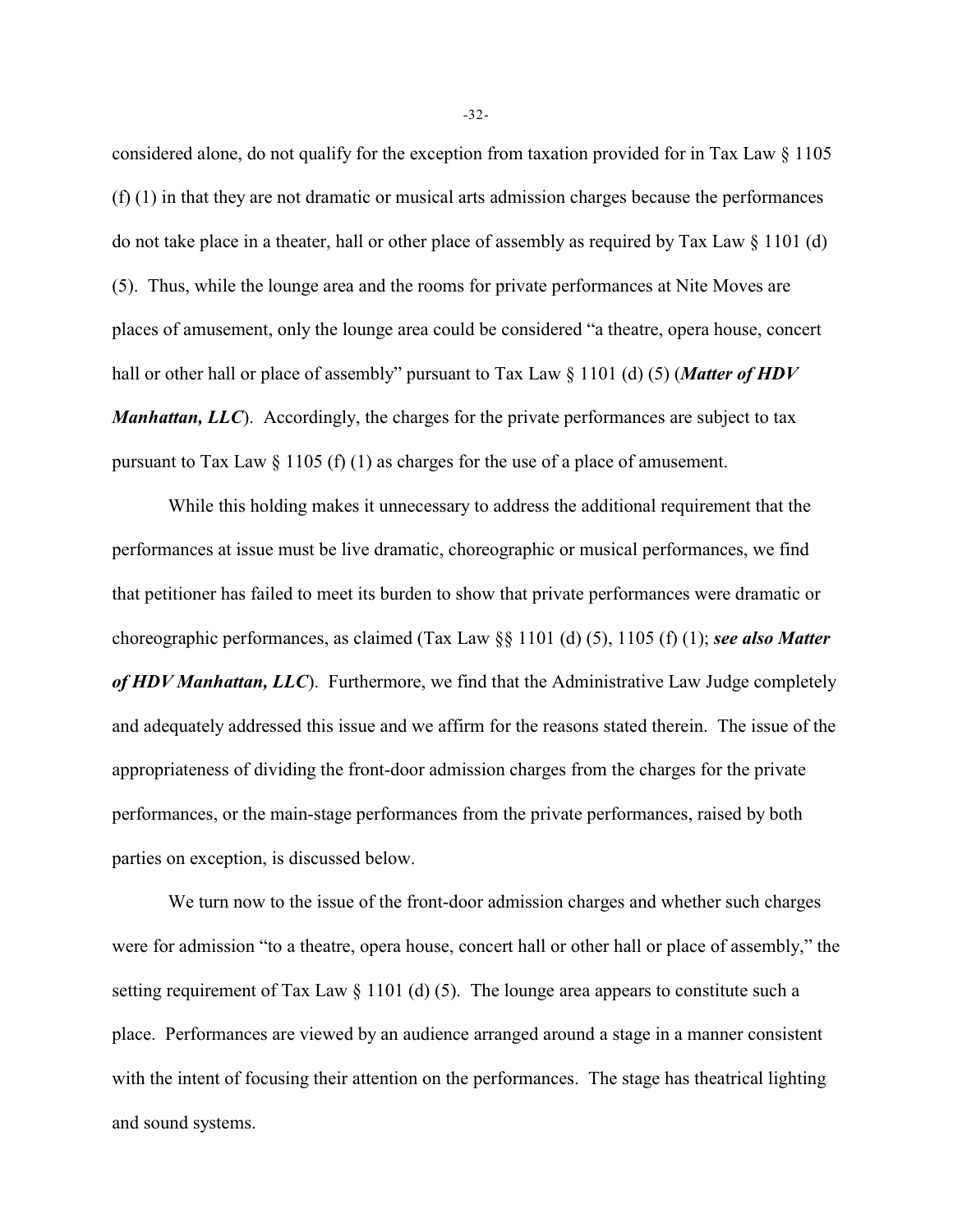The only question is whether the front-door admission charges, as found by the Administrative Law Judge, allowed customers access only to the lounge area including the ability to view the main-stage performances, and that all other charges were optional. While we agree with the Administrative Law Judge that all other charges were optional, we reverse the conclusion of the Administrative Law Judge that the front-door admission charges only allowed customers access to the lounge area and the ability to view the main-stage performances. The front-door admission charge also allowed customers the option of paying for the private performances. In other words, while the private performances were paid for separately, there is no evidence in the record before us indicating that there was any means by which a customer could purchase a private performance, without paying the front-door admission charge first. Under these circumstances, it is not possible to consider the front-door admission charge as a separate admission charge applicable to the lounge area only. Accordingly, we reverse the Administrative Law Judge's conclusion on this point and hold that as the front-door admission charges are for access to both the lounge area and the separate rooms for the private performances, such charges are not for admission "to a theatre, opera house, concert hall or other hall or place of assembly," as required by Tax Law  $\S 1101$  (d) (5) and are thus taxable pursuant to Tax Law  $\S 1105$  (f) (1).

While this holding makes it unnecessary to address the additional requirement that the performances at issue must be live dramatic, choreographic or musical performances, we find that petitioner has met its burden to show that the main-stage performances were dramatic or choreographic performances as claimed (Tax Law §§ 1101 [d] [5], 1105 [f] [1]). Furthermore, we find that the Administrative Law Judge completely and adequately addressed this issue and we affirm for the reasons stated therein. The Division's objection regarding how the videos

-33-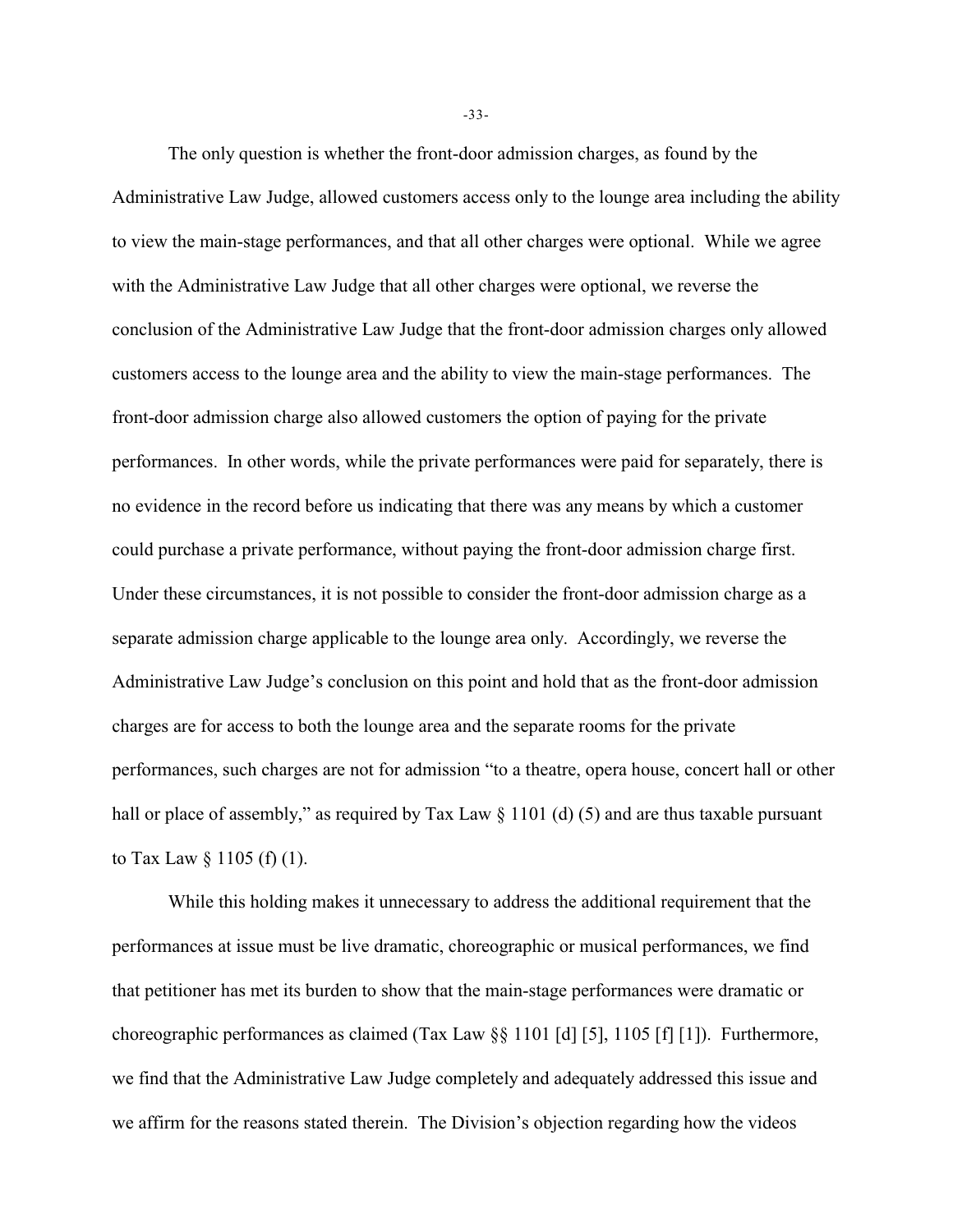submitted by petitioner could be found reliable by the Administrative Law Judge in determining that the main-stage performances were choreographed performances, but not reliable in determining that the private performances were not choreographed performances, was specifically addressed by the Administrative Law Judge in his thorough discussion regarding his findings of credibility and we find no need to comment further.

### *Admission Charges of a Roof Garden, Cabaret or Similar Place*

Tax Law  $\S 1105$  (f) (1) imposes sales tax on receipts from certain amusement charges. Having found that the front-door admission charges and the charges for the private performances are taxable pursuant to such statutory provision, it is not necessary that we address the Division's assertion that these charges are also taxable pursuant to Tax Law  $\S 1105$  (f) (3), but we will do so in the interest of providing a complete record.

Tax Law  $\S 1105$  (f) (3) imposes tax on the receipts from "charges of a roof garden, cabaret or other similar place." Such a charge means "[a]ny charge made for admission, refreshment, service, or merchandise at a roof garden, cabaret or other similar place" (Tax Law § 1101 [d] [4]). The phrase "roof garden, cabaret or other similar place" is defined as any such place that "furnishes a public performance for profit, *but not including* a place where merely live dramatic or musical arts performances are offered in conjunction with the serving or selling of food, refreshment or merchandise, so long as such serving or selling of food, refreshment or merchandise is merely incidental to such performances" (Tax Law  $\S 1101$  [d] [12] [emphasis added]). "[L]ive dramatic or musical arts performances" as used in Tax Law  $\S$  1101 (d) (12) includes choreography (*see Amendment to the Definition of Roof Garden, Cabaret or Similar Place - Chapter 609, Laws of 1986* [New York State Dept of Taxation & Fin. Technical Memo, TSB-M-86(28)S, December 29, 1986]).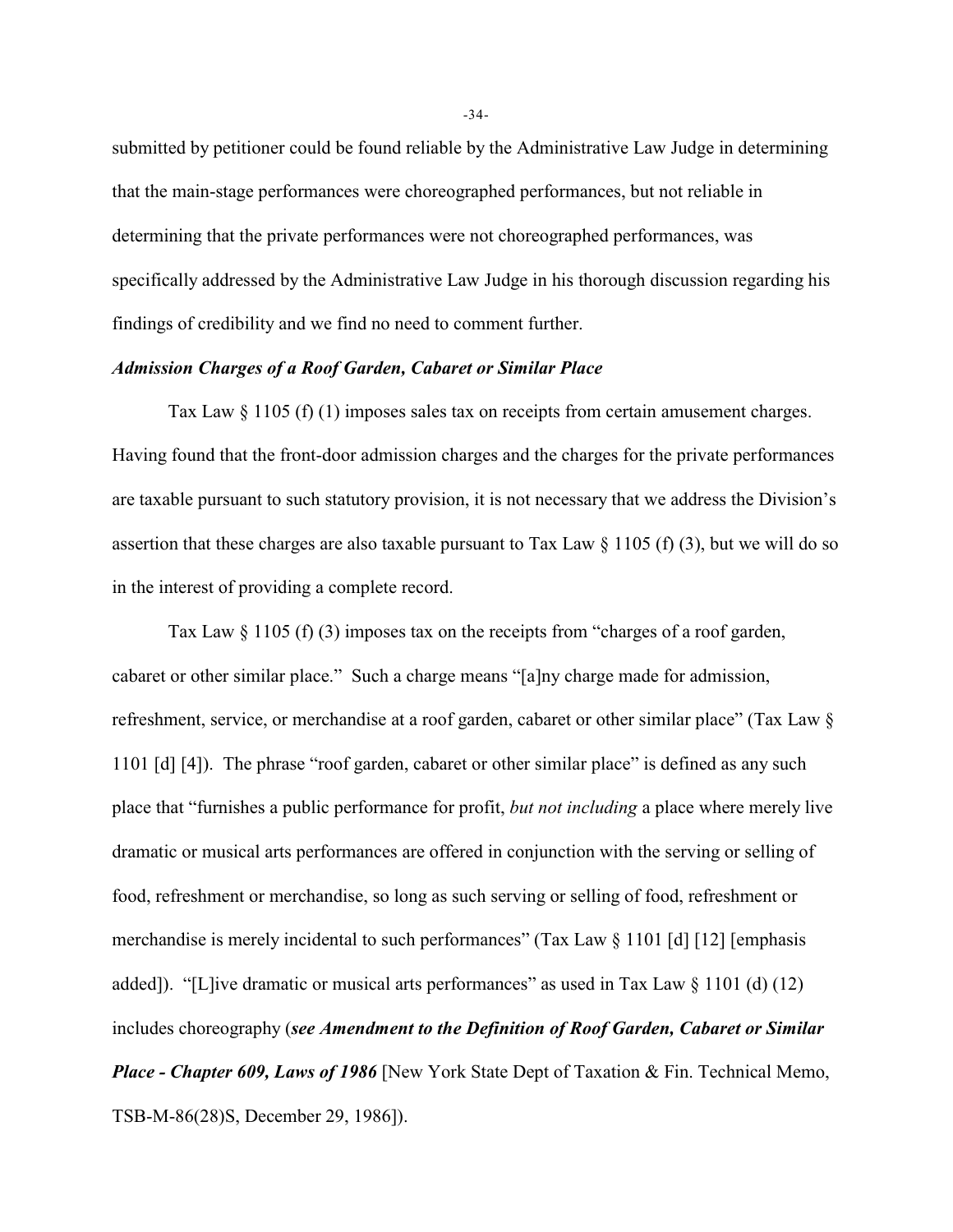Petitioner asserts that Nite Moves offered live dramatic, choreographic, or musical arts performances and that its sale of refreshments was incidental to such performances. The Division counters that in order to be excluded from tax, petitioner must first show that it merely, or only, provided live dramatic, choreographic or musical arts performances and that petitioner has failed to do that here, but that in any event, the sales of refreshments were not incidental to the performances.

The Tribunal also dealt with this issue in its recent decision in *Matter of HDV Manhattan, LLC* wherein it found that "Tax Law  $\S$  1101 (d) (12) unambiguously defines cabarets generally as establishments that furnish public performances for profit, but excludes from that definition cabarets that 'merely' offer a particular type of public performance." The Tribunal went on to find that "even assuming that the stage and table dances were choreographed public performances for profit as claimed, the Club did not 'merely' offer such performances, as the private dances were unquestionably a significant part of its entertainment offerings" (*Matter of HDV Manhattan, LLC*). As we previously concluded in this case that the main-stage performances were dramatic, choreographic or musical arts performances, but that petitioner had not proven the same was true for the private performances, it cannot be said that Nite Moves only, or merely, offered dramatic, choreographic or musical performances. Accordingly, petitioner is not covered by the exclusion from the definition of roof garden, cabaret or similar place set forth in Tax Law § 1101 (d) (12), and its receipts would also be subject to tax pursuant to Tax Law  $\S$  1105 (f) (3).

While it is not necessary to address whether petitioner has proven that Nite Moves' sale of refreshments was "merely incidental" to the performances, on this issue, and the issue of petitioner's entitlement to the exemption provided for in Tax Law § 1123 from its effective date

-35-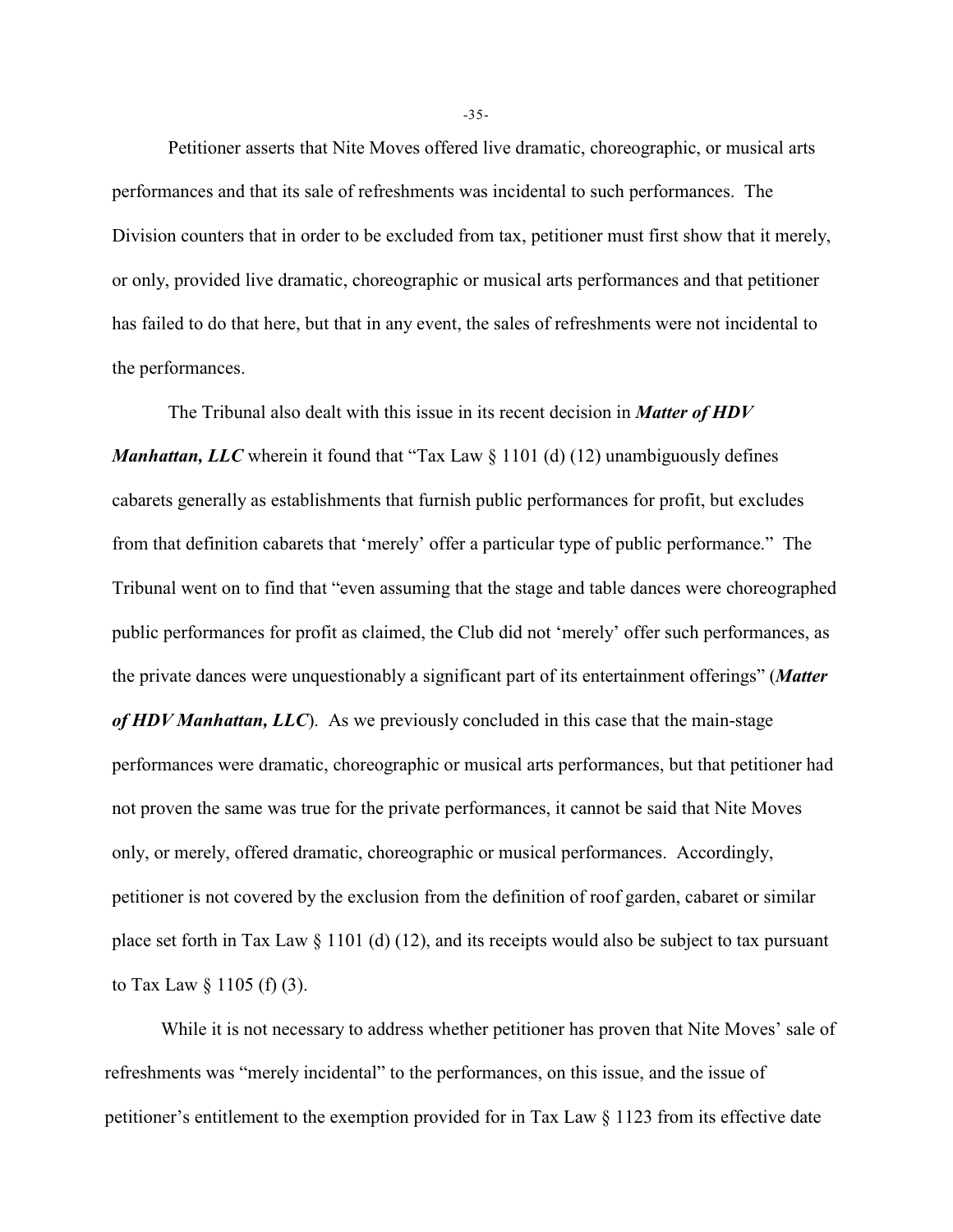in 2006, we find that the Administrative Law Judge completely and adequately addressed these issues and we affirm for the reasons stated therein.

### *Admission Charges That Include Beverages*

Having concluded that the receipts from petitioner's front-door admission charges and charges for private performances are taxable under Tax Law  $\S 1105$  (f) (1) and (3) herein, it is not necessary to address whether such receipts are also taxable pursuant to Tax Law § 1105 (d). In this instance, we decline to exercise our discretion to render an opinion on this issue.

### *Constitutional Arguments*

Petitioner asserts that its constitutional arguments are not properly made before this forum and are set forth only for the sake of preserving such arguments for appeal. We would note only that petitioner's arguments are based upon an alleged disparate treatment between exotic dance and other kinds of dance, which constitute arguments that the relevant statutes are being applied unconstitutionally, not that such statutes are unconstitutional on their face. Otherwise, on these constitutional issues raised by petitioner, we find that the Administrative Law Judge completely and adequately addressed the same and we affirm for the reasons stated therein.

Accordingly, it is ORDERED, ADJUDGED and DECREED that:

1. The exception of 677 New Loudon Corporation d/b/a Nite Moves, Stephen Dick, Jr. and Stuart Cadwell is denied;

2. The exception of the Division of Taxation is granted;

3. The determination of the Administrative Law Judge is affirmed in part and reversed in part;

4. The petitions of 677 New Loudon Corporation d/b/a Nite Moves, Stephen Dick, Jr. and Stuart Cadwell are denied;

-36-